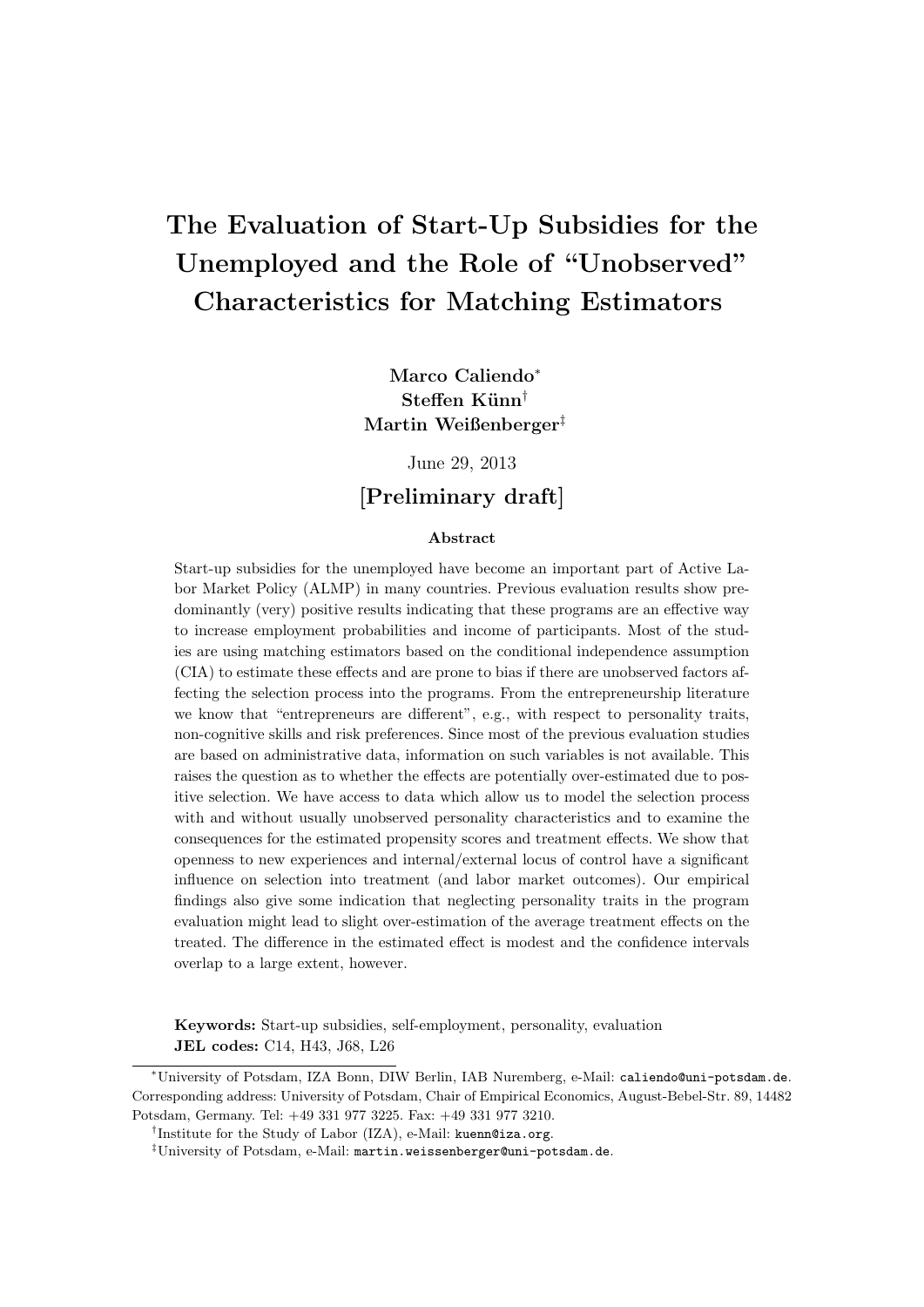## 1 Introduction

Start-up subsidies (SUS) for unemployed individuals as part of active labor market policy (ALMP) have gained interest in recent years. While the empirical evidence indicates that traditional instruments of ALMP such as wage subsidies, vocational training or job creation schemes have only moderate to no significant or even negative effects on labor market outcomes of participants (Lechner and Wunsch, 2008), previous evaluation studies of startup subsidies find substantial positive impacts on employability and income. Caliendo and Künn (2011) examine the effects of two programs in Germany (bridging allowance and start-up subsidy) designed to help unemployed individuals start a new business. As control group, they use a group of individuals unemployed during the same time who were eligible to participate in the program but ultimately did not enter. They find significant and substantial positive long-term effects with respect to the probability of being self- or regular employed as well as working and household income for West-German men.

The international evidence on this topic is still rather scarce. Desiage, Duhautois, and Redor (2010, 2012) analyze the ACCRE program in France, a start-up subsidy for individuals receiving unemployment benefits or social income from the public administration. They find persistently higher survival rates for subsidized compared to non-subsidized firms in the medium and long run.

The mentioned studies are using propensity score matching estimators based on the conditional independence assumption (CIA) to estimate the causal effects of the programs. Usually, they use administrative records to control for variables known to be relevant in the decision to become self-employed and to succeed as an entrepreneur like socio-demographics, qualification and employment history. This information is sometimes complemented by survey data on additional factors like parental self-employment which has been shown to also play an important role (Dunn and Holtz-Eakin, 2000).

From the entrepreneurship literature, we know that "entrepreneurs are different", e.g., with respect to personality traits, non-cognitive skills and risk preferences, even after controlling for socio-demographic, labor market history information and intergenerational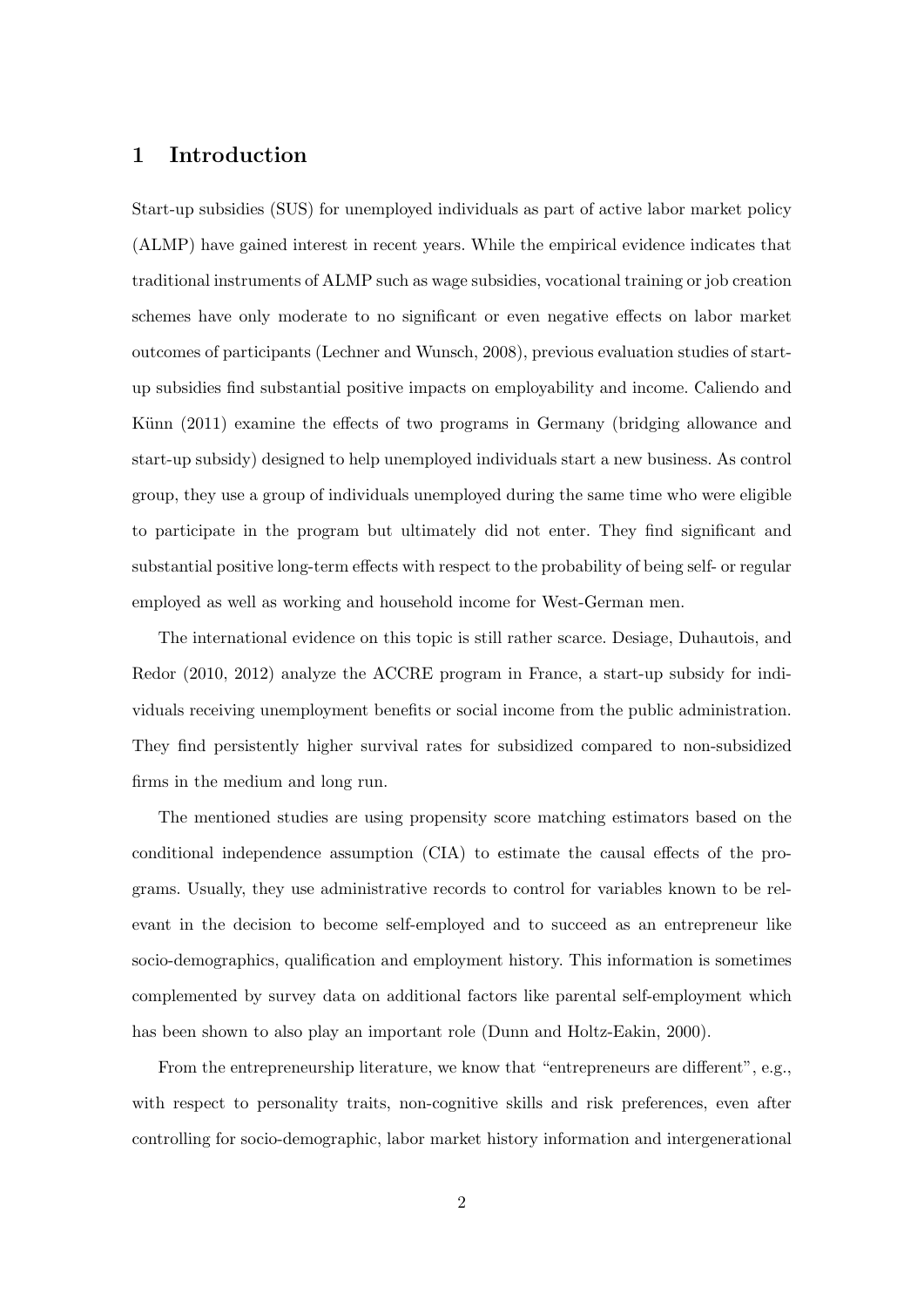determinants of self-employment. Rauch and Frese (2007) stress the importance of personality with regard to entry into self-employment and subsequent success. In a recent study, Caliendo, Fossen, and Kritikos (2011) comprehensively analyze the impact of various personality characteristics on the probability of being self-employed and success as an entrepreneur. They find evidence that the  $Big$  five (Costa and McCrae, 1992) a broad five-factor measure for personality with its dimensions conscientiousness, extraversion, agreeableness, neuroticism and openness to new experiences, shows a significant correlation with entry into self-employment. In particular, the factor openness to new experience plays an important role. A personality characteristic that also showed to be highly relevant in the decision to become an entrepreneur is the locus of control. In general, the locus of control measures the generalized expectations about the internal and external control of reinforcement (Rotter, 1966). A high internal locus of control implies that individuals attribute their future success or failure in life to their own actions while persons with a high external locus of control believe that external factors including fate or luck have a major impact on their future outcomes. Multiple previous analyses have drawn a consistent picture with regard to the positive correlation between entry into entrepreneurship and a high internal/low external locus of control (Praag, van Witteloostuijn, and van der Sluis, 2009; Caliendo, Fossen, and Kritikos, 2011). Furthermore, the literature emphasizes the role of willingness to take risks in the decision to become self-employed. It is argued that persons with a higher willigness to take risks are more likely to start a new business because it requires making risky decisions in uncertain environments (Caliendo, Fossen, and Kritikos, 2009). These theoretical considerations are in line with empirical results in the entrepreneurship literature (inter alia Cramer, Hartog, Jonker, and Van Praag, 2002; Caliendo, Fossen, and Kritikos, 2009).

Considering these findings, it is questionable whether the identifying assumptions of the propensity score matching estimator hold despite the neglect of personality characteristics. To address this issue, the aforementioned evaluation studies on start-up subsidies provide various sensitivity analyses to check the robustness of their results in light of the potential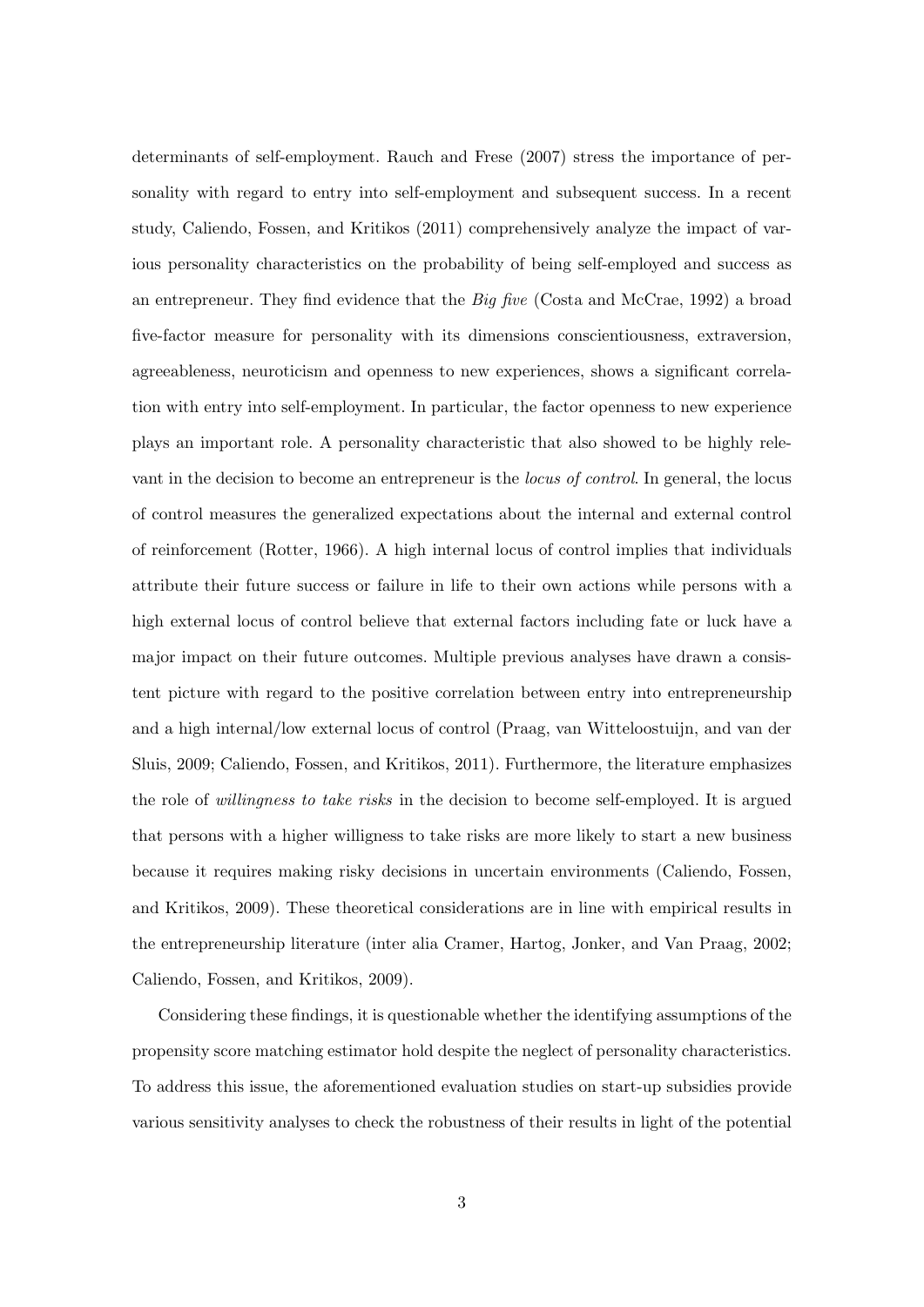deviations from the CIA.

We choose a new approach. In our paper, we analyze a start-up subsidy program in Germany and are in the rare position to have access to a combination of administrative data and survey data that contains a rich set of variables capturing personality characteristics and risk tolerance. This enables us to include these usually unobserved variables and examine their relevance in the evaluation while at the same time controlling for the conventional covariates with respect to socio-demographics, qualification, labor market history and information on parental self-employment. Our main goal is to examine the importance of including personality characteristics in the evaluation of the start-up subsidy program for the unemployed.

We focus on two aspects: First, we want to find out what role personality traits play in the selection into the program and how the estimated propensity scores change with the inclusion of personality variables. Second, we want to analyze the difference for the estimated treatment effect between the inclusion and exclusion of these variables in the evaluation approach. The considered program is the new start-up subsidy (SUS) in Germany that replaced the two former programs (bridging allowance and start-up subsidy) in August 2006. Our treatment group is a random sample of SUS participants who started a new business out of unemployment in the first quarter of 2009. In addition, we have data on individuals who were also unemployed and eligible to participate but ultimately did not join the program during the same time period. The survey data originates from computer assisted telephone interviews in the last quarter of 2010 for both groups.

We find that openness to new experiences and internal/external locus of control play a significant role in the decision to participate in the program. We find that the inclusion of personality characteristics in the propensity score estimation leads to only small changes of the overall distribution of the estimated propensity scores whereas on an individual level, the changes are substantial but do not follow a clear pattern.

While measures of correlation, rank correlation and concordance of the estimated scores with and without personality variables indicate a relatively high and significant positive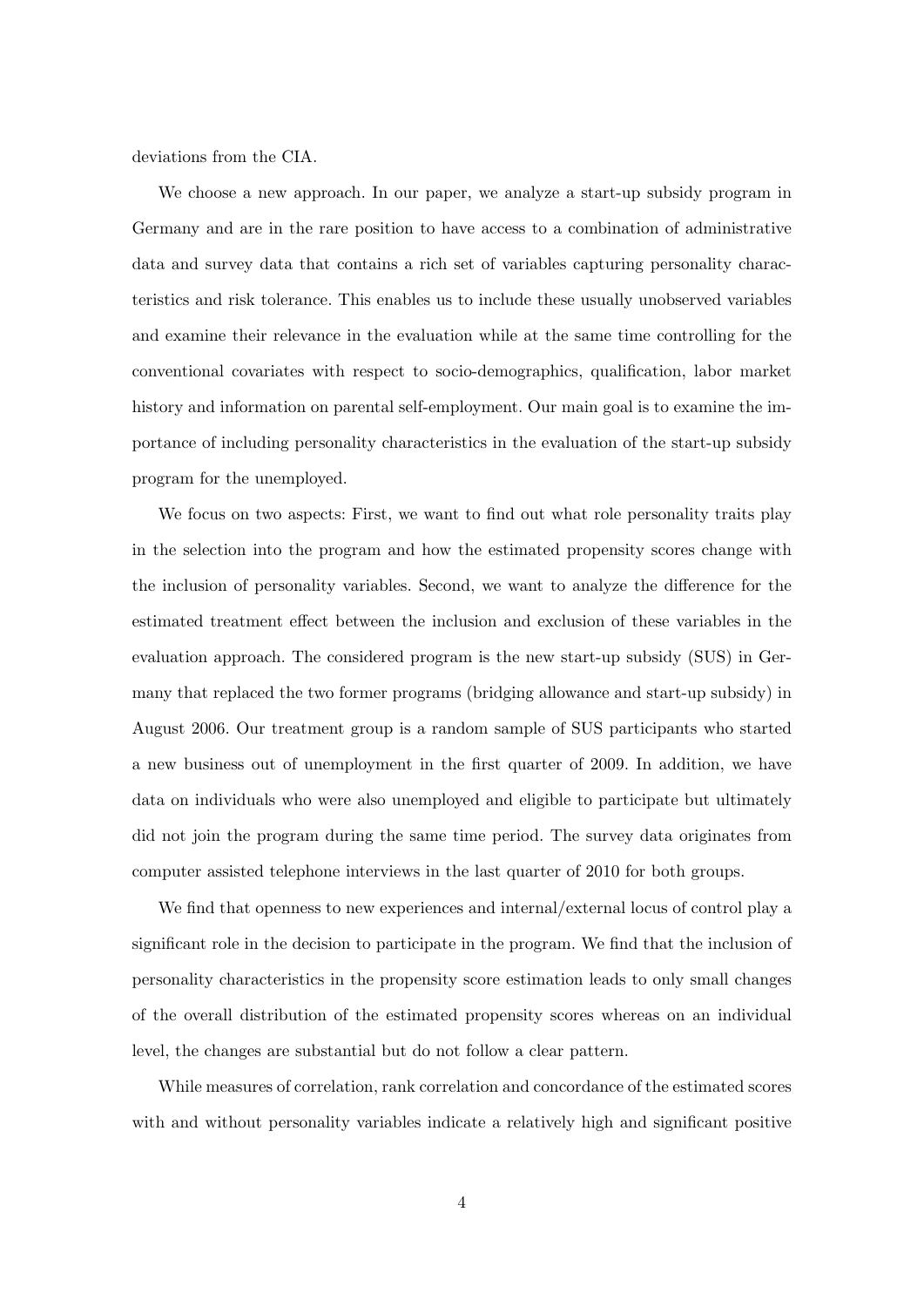association, formal tests of equality of the distributions yield strong evidence that the distribution of the scores and ranks of the individuals changes significantly for both participants and non-participants.

Our empirical findings also indicate that neglecting personality traits in the program evaluation leads to slight over-estimation of the average treatment effects on the treated. The difference in the estimated effect is modest and the confidence intervals of the estimated effects with and without the consideration of the personality variables overlap to a large extent, however.

The rest of the paper is organized as follows. In section 2 we present the characteristics of the program analyzed in the study at hand before outlining the estimation framework. Section 3 describes the data and presents some descriptive results while section 4 contains the findings of the propensity score estimation, propensity score comparison and the estimated treatment effects as well as some sensitivity analysis. Section 5 concludes.

## 2 Start-Up Subsidy Program and Empirical Strategy

#### 2.1 New Start-Up Subsidy for the Unemployed in Germany

For our analysis, we use the evaluation of the new start-up subsidy ("Gründungszuschuss", SUS, Social code book III,  $\S$ 57, 58) in Germany that is in place since August 2006.<sup>1</sup> In 2009, the Federal Employment Agency spent 1.7 billion Euro on the program while expenditures increased to 1.9 billion Euro for 2010 (Bundesagentur für Arbeit, 2009, 2010). Eligibility for the SUS depended on several requirements: At the start of the business, unemployed individuals had to have a remaining entitlement to at least 90 days of unemployment benefit I. Furthermore, a business and financing plan evaluated by an independent external institution had to be submitted to the Employment Agency. The subsidy was paid for a maximum period of 15 months. The first period of SUS had a duration of nine months and could be legally claimed by all individuals who fulfilled the legal requirements. The SUS consisted of an amount equivalent to the person's last unemployment benefit and

<sup>&</sup>lt;sup>1</sup>The program has been subject to substantial reforms in December 2011, see Bundesministerium für Arbeit und Soziales (2011) for details.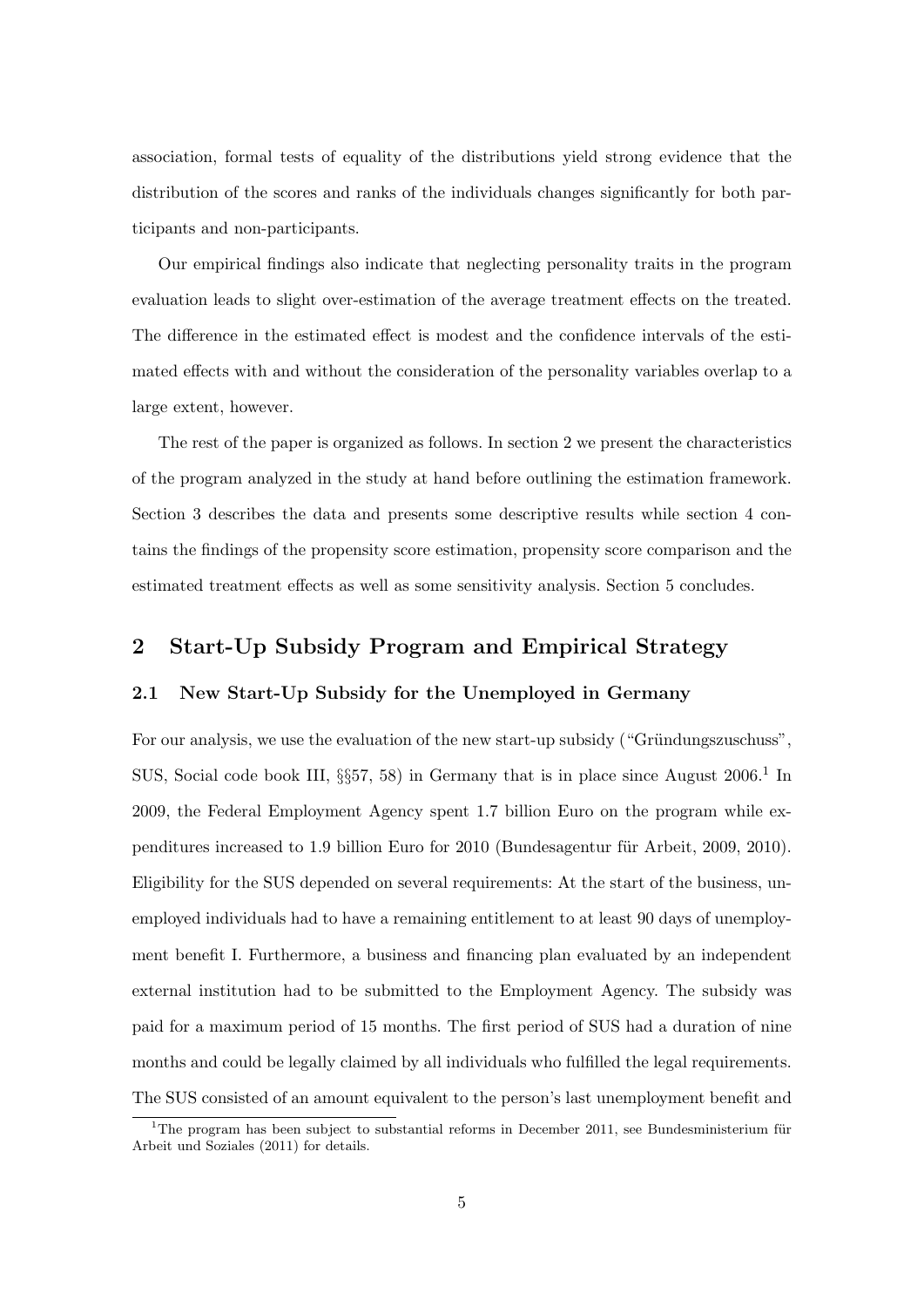a lump sum payment of 300 Euro for coverage of social security costs. The subsidy was offset against the remaining days of unemployment benefit I entitlement (Social code book III, §128 (1) 9). After these first nine months, participants could apply for a second period of additional six months which could not be legally claimed, however. The approval for the second period depended on a sufficiently high economic activity of the new business which was assessed entirely by the respective case worker.

#### 2.2 Estimation Framework

For the estimation of the causal treatment effects, we follow the literature and base our analysis on the potential outcome framework, also known as the Roy (1951)-Rubin (1974) model. The two potential outcomes are denoted as  $Y^1$  (if the individual receives treatment,  $D=1$ ) and  $Y^0$  (if the individual does not receive treatment,  $D=0$ ). The actually observed outcome for an individual i can be written as:  $Y_i = D_i \cdot Y_i^1 + (1 - D_i) \cdot Y_i^0$ . The individual treatment effect is defined as the difference in potential outcomes:  $\Delta_i = Y_i^1 - Y_i^0$ .

However, both potential outcomes for the same individual at the same time can in fact never be observed because the individual can either receive the treatment or not ("fundamental evaluation problem"). In our analysis, we follow previous studies and focus on the most prominent evaluation parameter, the average treatment effect on the treated (ATT), which is given by:

$$
\Delta_{ATT} = E(Y^1 | D = 1) - E(Y^0 | D = 1).
$$
\n(1)

The last term of equation (1) describes the counterfactual, unobserved outcome without treatment for actually treated individuals. Since the condition  $E(Y^0 | D = 1) = E(Y^0 |$  $D = 0$ ) is usually not satisfied in absence of experimental data, estimating ATT by the difference in mean outcomes between participants  $E(Y^1 | D = 1)$  and non-participants  $E(Y^0 \mid D = 0)$  will lead to biased results. The bias arises due to selection into the treatment. Treated and control individuals are selected groups that would have different outcomes even in the absence of the program due to observable or unobservable factors.<sup>2</sup>

 $2$ See, for example Caliendo and Hujer (2006) for further discussion.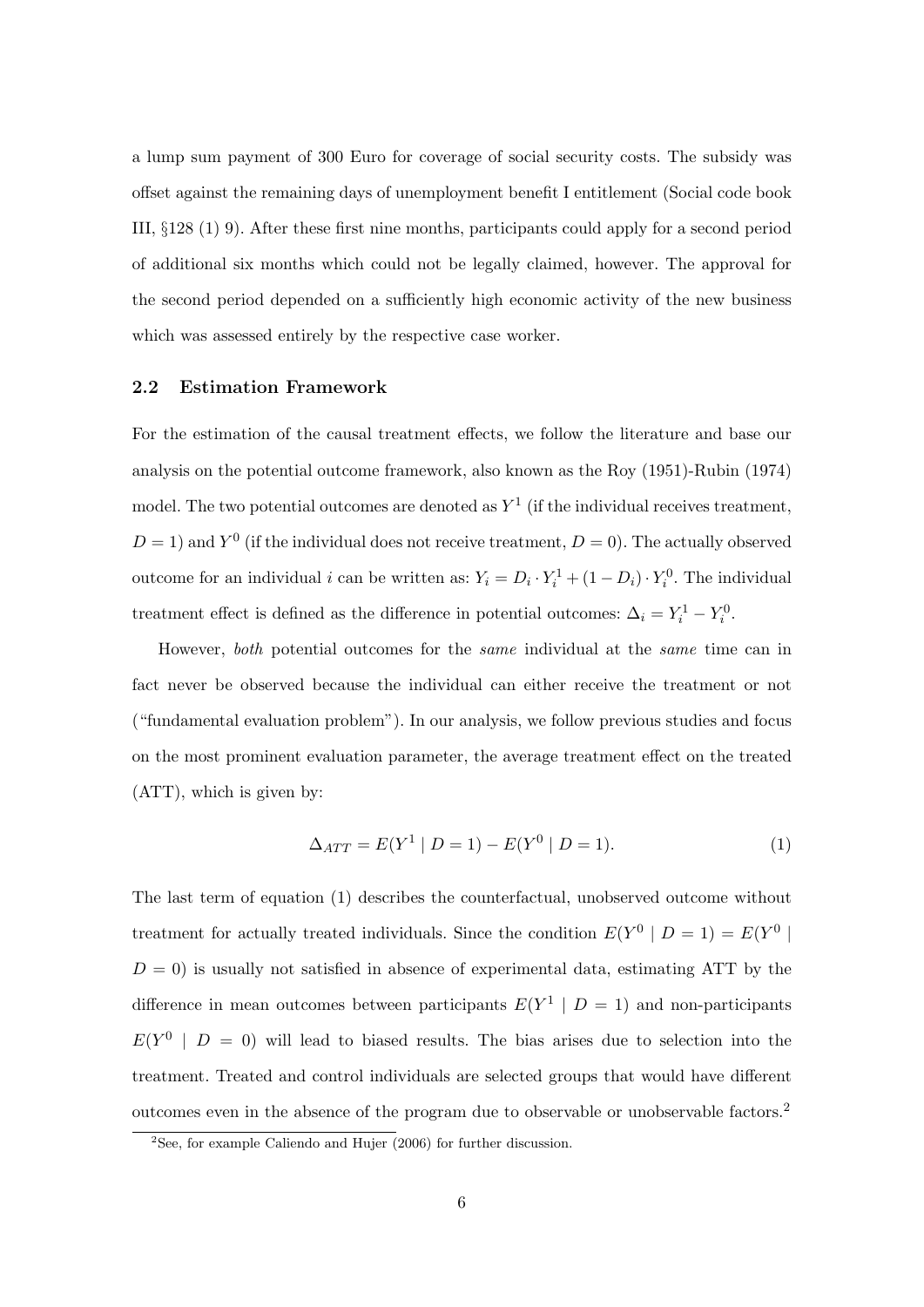We apply propensity score matching and thus rely on the conditional independence assumption (CIA), which states that conditional on the propensity score  $(P(\cdot))$  as a function of observable characteristics  $(X)$ , the counterfactual outcome is independent of treatment:  $Y^0$  II  $D|P(X)$ , where II denotes independence (Rosenbaum and Rubin, 1983). In addition to the CIA, we also assume overlap:  $Pr(D = 1 | P(X)) < 1$ , for all X. The ATT is then identified as:

$$
\Delta_{ATT}^{MAT} = E(Y^1 | P(X), D = 1) - E_X[E(Y^0 | P(X), D = 0)|D = 1],
$$
\n(2)

where the first term can be estimated from the treatment group and the second term from the mean outcomes of the matched control group. The outer expectation is taken over the distribution of  $P(X)$  in the treatment group.

The CIA is obviously a very strong assumption. In previous studies, it has been argued that in the evaluation of start-up subsidy programs for the unemployed, controlling for individual socio-demographic and qualification factors along with information on labor market history and parental self-employment makes it plausible that the CIA holds. So far, this point was reassessed by conducting various sensitivity analyses. In our study, we are in the position to have access to multiple usually unobserved personality variables that are relevant in the decision to start a business. Thus, we can estimate ATT with and without including the personality traits and examine their relevance for the CIA.

### 3 Data and Descriptive Results

#### 3.1 Data

We use a random sample of individuals who were unemployed and entered the SUS program in the first quarter of 2009 and compare them to other unemployed persons who were eligible to participate but did choose not to during the same period. We combine information from administrative records provided by the Federal Employment Agency (FEA) with survey data obtained by computer-assisted telephone interviews. The administrative part contains detailed information on employment history, unemployment support recipience and participation in active labor market programs prior to SUS. The interviews were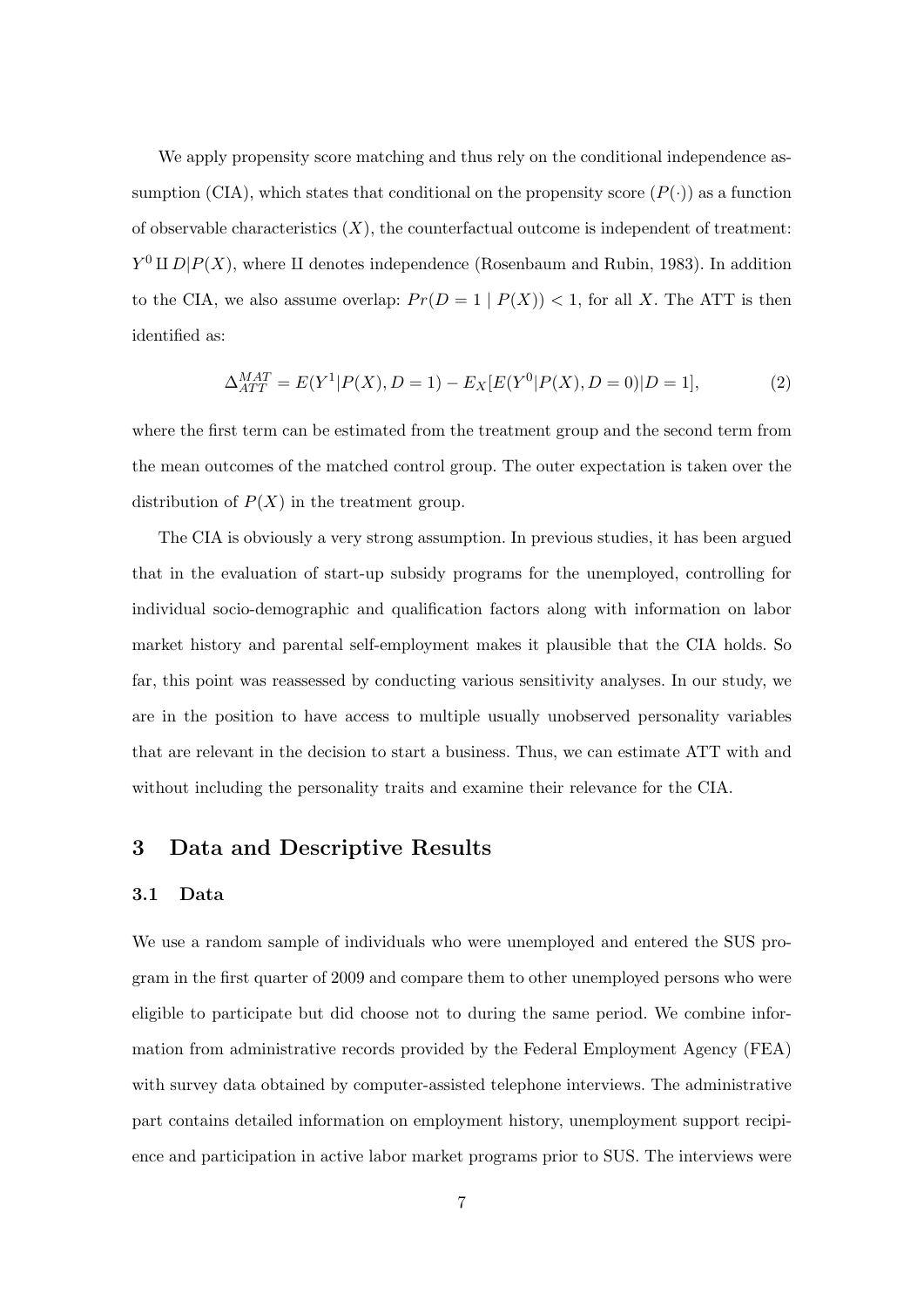conducted in the last quarter of 2010 so that the period between entry into the program and survey is between 19 and 24 months. They complement the administrative data with information on parental self-employment and post treatment outcomes.

In addition and central to our analysis, the questionnaire contained items that measured various personality characteristics. The respondents were given a series of different statements about themselves and were asked how much they agreed with them. The Big five personality dimensions were constructed using 10 items and a 7-point Likert scale. For the measurement of the locus of control, the questionnaire contained 6 items. Two more items covered impulsiveness and patience again using a 7-point scale for respondents to self-assess their agreement with the given statement. Risk preferences were measured on a 0 to 10 point scale where 0 indicated absolutely no willingness to take risks while 10 represented a person with a high risk tolerance. The personality characteristics were surveyed during the interview in the last quarter of 2010 and were thus recorded after the treatment. Following the literature (e.g., Dohmen, Falk, Huffman, Sunde, Schupp, and Wagner, 2007; Cobb-Clark and Schurer, 2011, 2012), we assume in our analysis that personality traits and risk attitudes are stable over time and are not related to labor market events, i.e. unaffected by the treatment.

#### 3.2 Descriptive Results

Our final sample consists of 403 participants in the SUS program and 516 control observations. Table A.1 in the Appendix presents descriptive statistics on socio-demographics, cognitive abilities, intergenerational information as well as information on regional labor markets and labor market history. Participants and non-participants show relatively wellbalanced characteristics with respect to age, gender, family situation, and formal qualification. With respect to cognitive skills, individuals in the treatment group performed better in all three tasks surveyed during the interview. From the literature, we know that parental self-employment has an impact in the decision to start a business (Dunn and Holtz-Eakin, 2000). Our descriptive summary statistics are in line with this. Almost one third of SUS participants report that at least one parent is or was self-employed while the same is true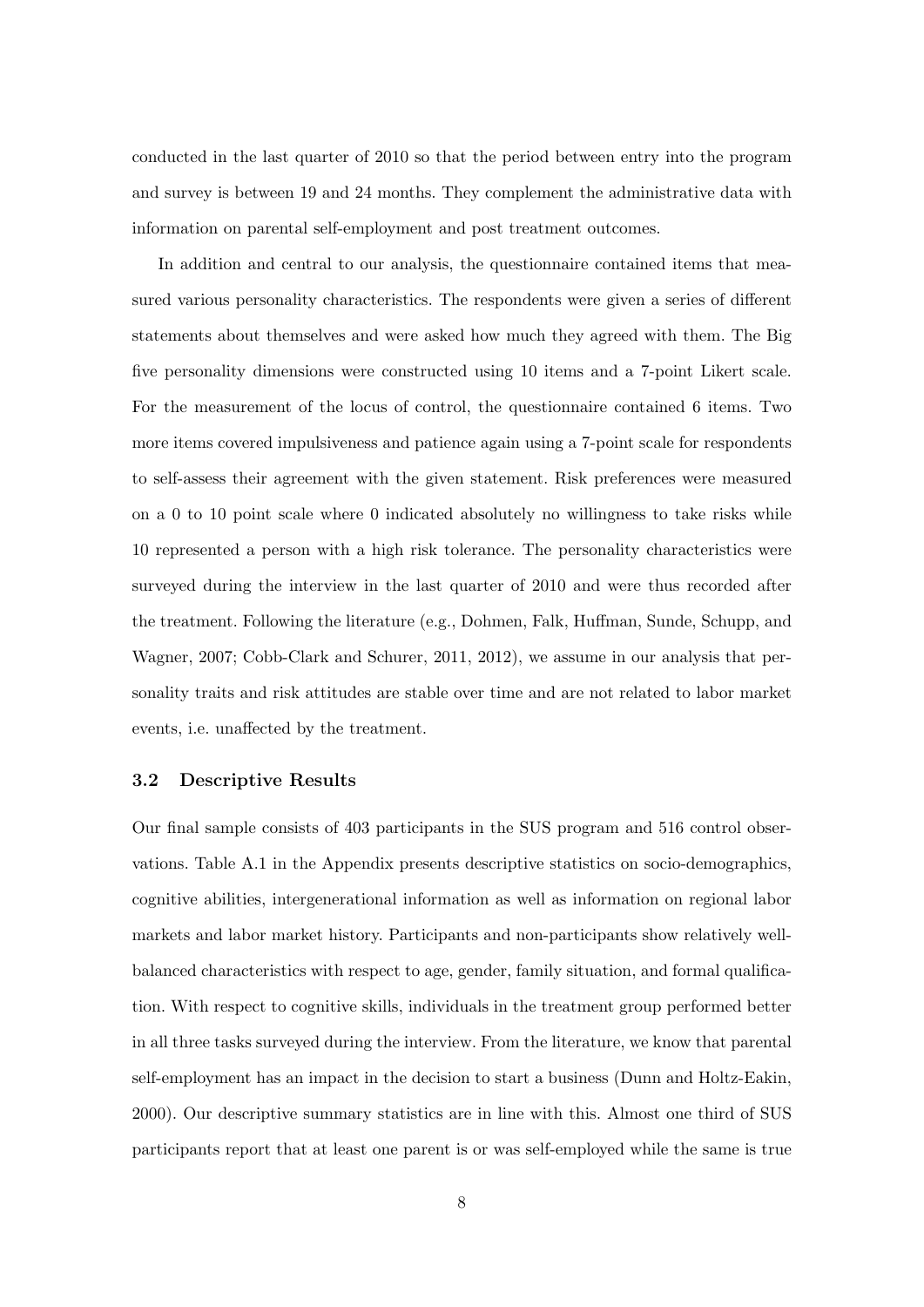for only 26% of non-participants. The administrative records of individuals in the treatment group consistently show a slightly higher average number of months in employment during the three years prior to entering unemployment compared to the control group but these differences are not statistically significant at the 10% level. The same is true for the average monthly unemployment benefit and the mean remaining unemployment benefit entitlement between treatment and control group.

Table 1 presents summary descriptives for the variables on personality characteristics separately for participants and non-participants. The comparison of the average scores are in line with our expectations. With regard to the Big five, SUS participants rate themselves on average significantly less reserved, more confident and more open to new experiences. They report a significantly higher internal and lower external locus of control indicating that they believe more strongly that they can determine their future success by their own actions instead of being dependent on external factors. Not surprisingly, a significantly higher fraction of participants shows a high willingness to take risks. All in all, the descriptive analysis confirms that participants and non-participants differ with respect to key personality characteristics.

#### [Insert Table 1 about here]

Table 2 summarizes labor market outcomes at the time of the survey in the last quarter of 2010 for SUS participants who started their business in the first quarter of 2009 as well as for non-participants. Since the main goal of ALMP is re-integration of unemployed individuals into the labor market, we have a closer look at the fraction of people who report to be self- or regular employed. The descriptive evidence shows that the fraction of SUS participants in self- or regular employment at the time of the survey is 91% while only two thirds of non-participants report to be employed. With respect to the second labor market status presented in Table 2, 94% (80%) are neither registered as unemployed nor in an active labor market program in the treatment (control) group.

[Insert Table 2 about here]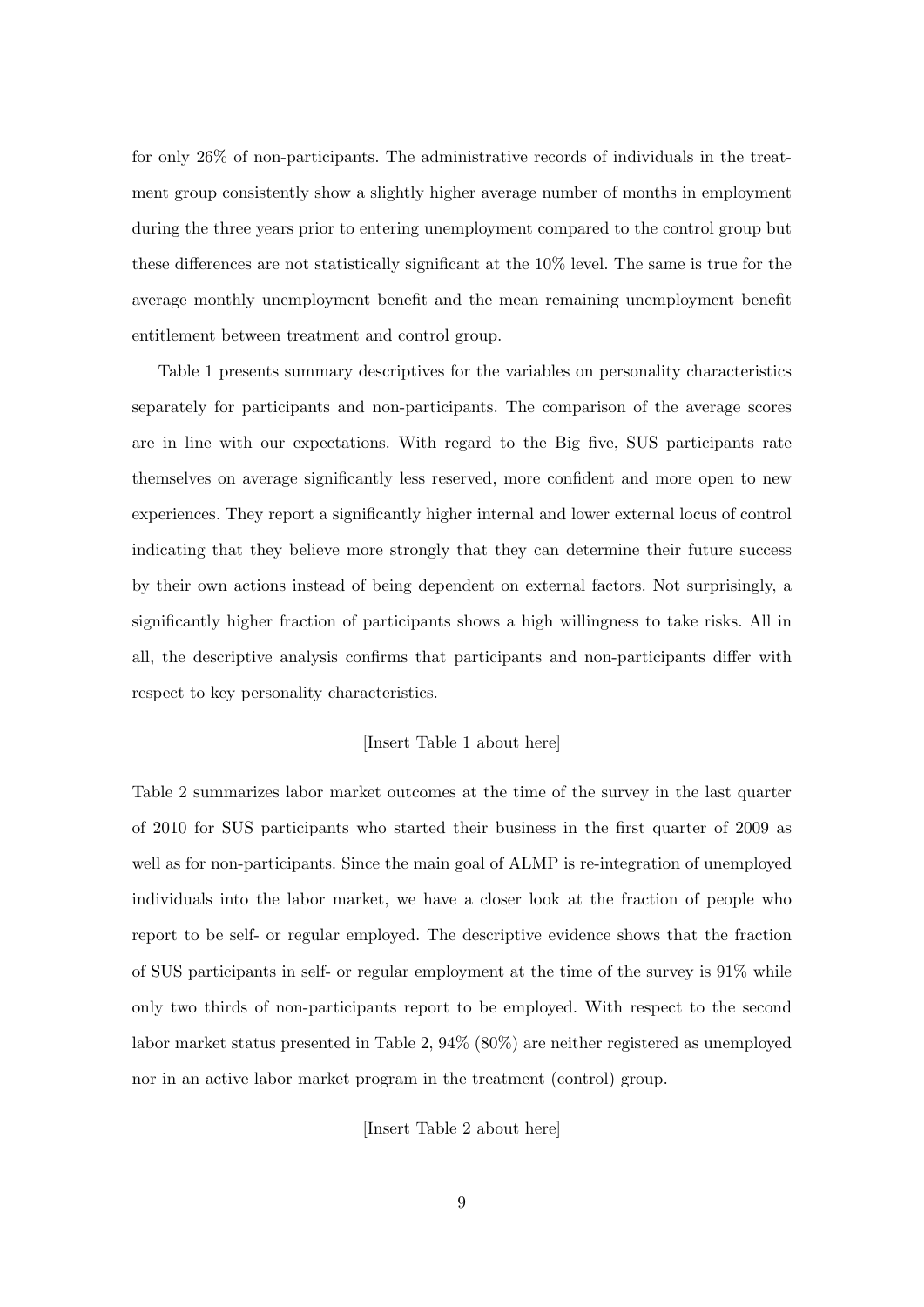These differences only represent raw gaps. We did not yet control for the factors determining labor market success neither did we correct for the selection into the program. As we already mentioned, participants and non-participants differ not only in certain observable characteristics known to be drivers for the decision to start a business like parental selfemployment. They also show differences in personality traits that are usually unobserved but are known to play a crucial role in entry and success in entrepreneurship.

## 4 Estimation Results

#### 4.1 Propensity Score Estimation

To estimate the causal effect and to examine the importance of these personality characteristics, we now turn to propensity score matching. We estimate the propensity score for participating in the SUS program using a probit estimation. Table 3 presents the estimation results for different specifications. We follow economic theory and previous evaluation studies of start-up subsidies for the unemployed and include the variables containing information about socio-demographics, cognitive skills, intergenerational transmissions, regional labor markets, and employment history in our base specification. Then, we add the personality variables to examine whether these characteristics affect the selection into treatment, conditional on the conventional control variables. The estimation results can be found in Table 3. For the base specification presented in the first column, we observe significant effects of family situation, employment status before unemployment, income from last employment and remaining unemployment benefit entitlement as well as regional labor market cluster.<sup>3</sup> Surprisingly, parental self-employment and cognitive skills do not show a significant influence on participation in the program.

#### [Insert Table 3 about here]

Next, we extend the basic model by the five personality dimensions known as the Big five (Table 3, column (2)). Confirming our expectations, higher extraversion and more pronounced openness to new experiences positively affect selection into the program. In

<sup>&</sup>lt;sup>3</sup>The detailed estimation results can be found in the Appendix, Table A.2.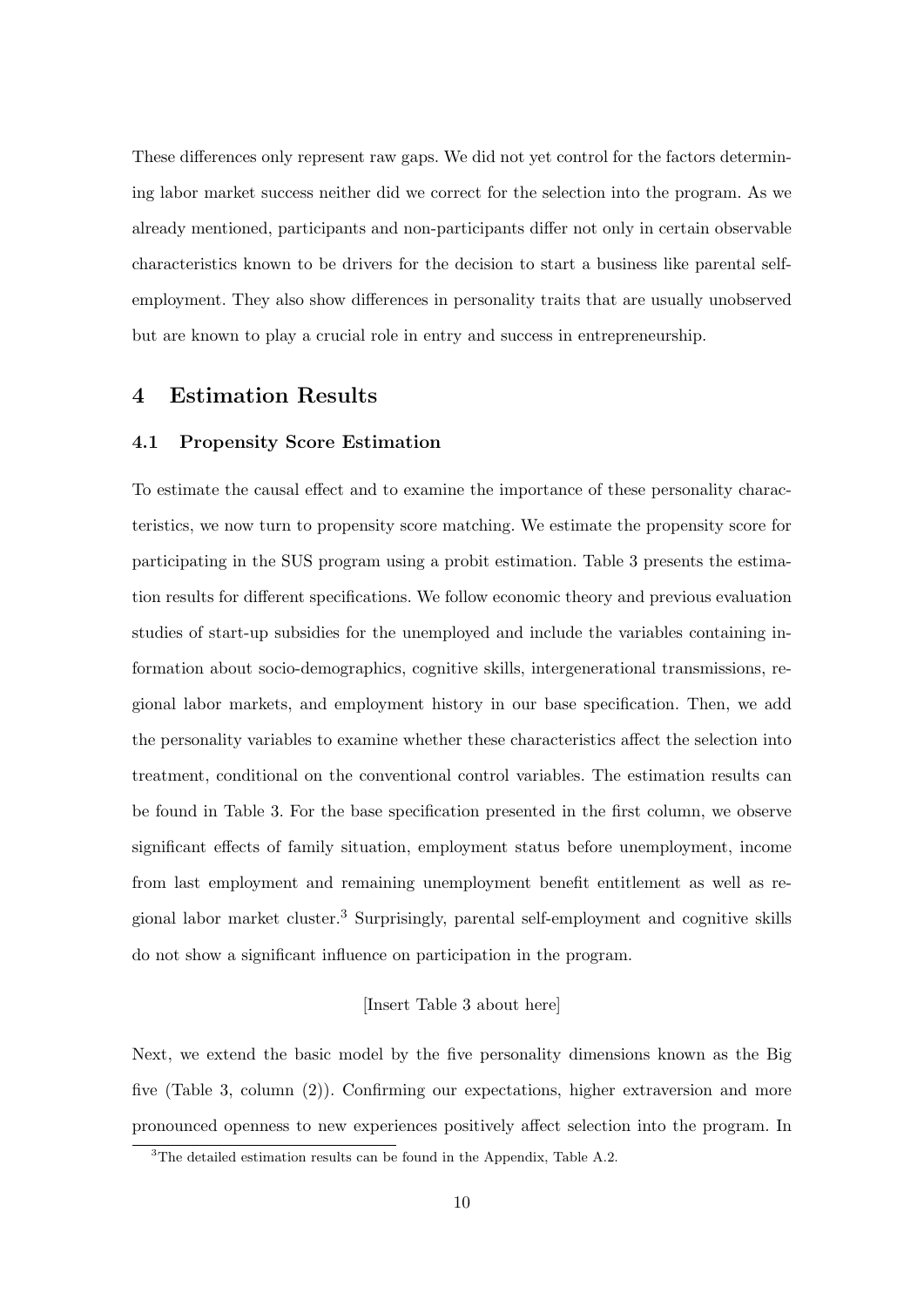column (3), we present the results for the base specification extended by the internal and external locus of control variables. Unemployed individuals with a higher (lower) internal (external) locus of control are significantly more likely to participate in SUS, conditional on all other observed control variables. If we add to our base specification the willingness to take risks along with impulsiveness and patience indicators (Table 3, column (4)), we find that a high risk tolerance positively affects selection into the treatment. The last column shows the probit estimation results for the base specification extended by all personality variables described above. We find that the positive effect of openness to new experiences on the likelihood of SUS participation remains highly significant. Also, our findings with respect to the internal and external locus of control are robust to the addition of other personality characteristics. Surprisingly, the impact of risk preference loses its significance in the full model. A look at the goodness of fit measures reveals that McFadden's Pseudo- $R<sup>2</sup>$  increases from 0.176 for the base specification to 0.210 for the full specification which is equivalent to a drop in the log-Likelihood from -519 to -498. The hitrate on the other hand only slightly increases from 71.2% to 72.7%.

To sum up, we find strong evidence that personality traits are highly relevant in the decision to start a (subsidized) new business out of unemployment.<sup>4</sup>

#### 4.2 Propensity Score Comparison

Figure 1 shows the distributions of the propensity scores for participants and non-participants for the base specification without personality traits and the full specification additionally containing all available personality variables. The distributions of the propensity scores is rather asymmetric between treated and control observations and skewed towards the tails for the base specification. This indicates that individuals in the treatment group have on average a higher probability of participating in the SUS than persons in the control group. Between both specifications, we do not find substantial differences between the

<sup>4</sup>We checked for relevance of the personality characteristics in the outcome equation by regressing the outcome variables on a participation dummy, the personality traits and the other control variables of the full specification. The estimation results for outcome "self- or regular employed" can be found in the Appendix, Table A.3 and indicate significant impacts by conscientiousness, external locus of control and willingness to take risks.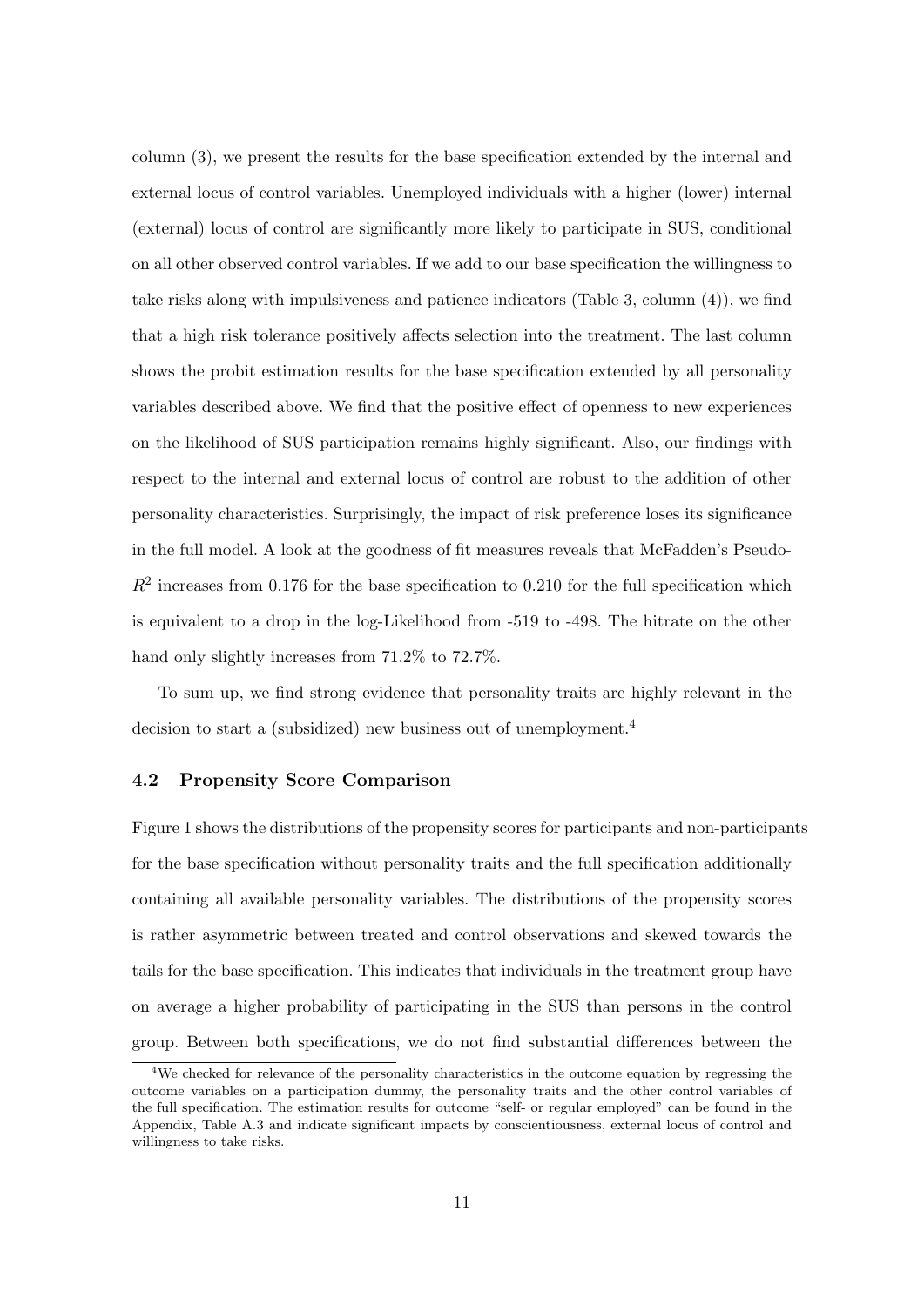distributions.

#### [Insert Figure 1 about here]

For a better comparison of the distributions of the estimated propensity scores of the two specifications, Figure 2 shows the estimated kernel densities. For the full sample, we observe that the distribution of the estimated propensity scores changes only marginally. If we examine the distributions separately for participants and non-participants, we find that the distribution for participants (non-participants) gets more accentuated towards the upper (lower) tail with the inclusion of the personality variables, although the changes seem not very large.

#### [Insert Figure 2 about here]

To statistically test whether there are changes in the distributions, we conduct several tests. Table 4, Panel A shows the results of paired t-test that examine whether on average, the propensity score is significantly different between the two specifications. For the full sample, we cannot reject equality of the means but for the sub-samples, we find that the mean propensity score of participants has significantly increased by 2 points whereas non-participants have on average a 1.7 points lower estimated probability of entering the program.

Wilcoxon's (1945) signed-rank test checks whether the median propensity score differs significantly across base and full specification. It is commonly used to test for equality of the distributions of repeated measures where the null is that the distributions are equal. For the full sample, we cannot reject equal distributions of the propensity scores but again, for both sub-samples of participants and non-participants, we find that the inclusion of the personality variables has significantly altered the distribution of the estimated propensity scores.

As a final examination, we conduct a Friedman (1937; 1939; 1940) test. This test checks whether different ranking measures for one variable or individual have the same distribution. In our context, it evaluates whether the two propensity scores yield the same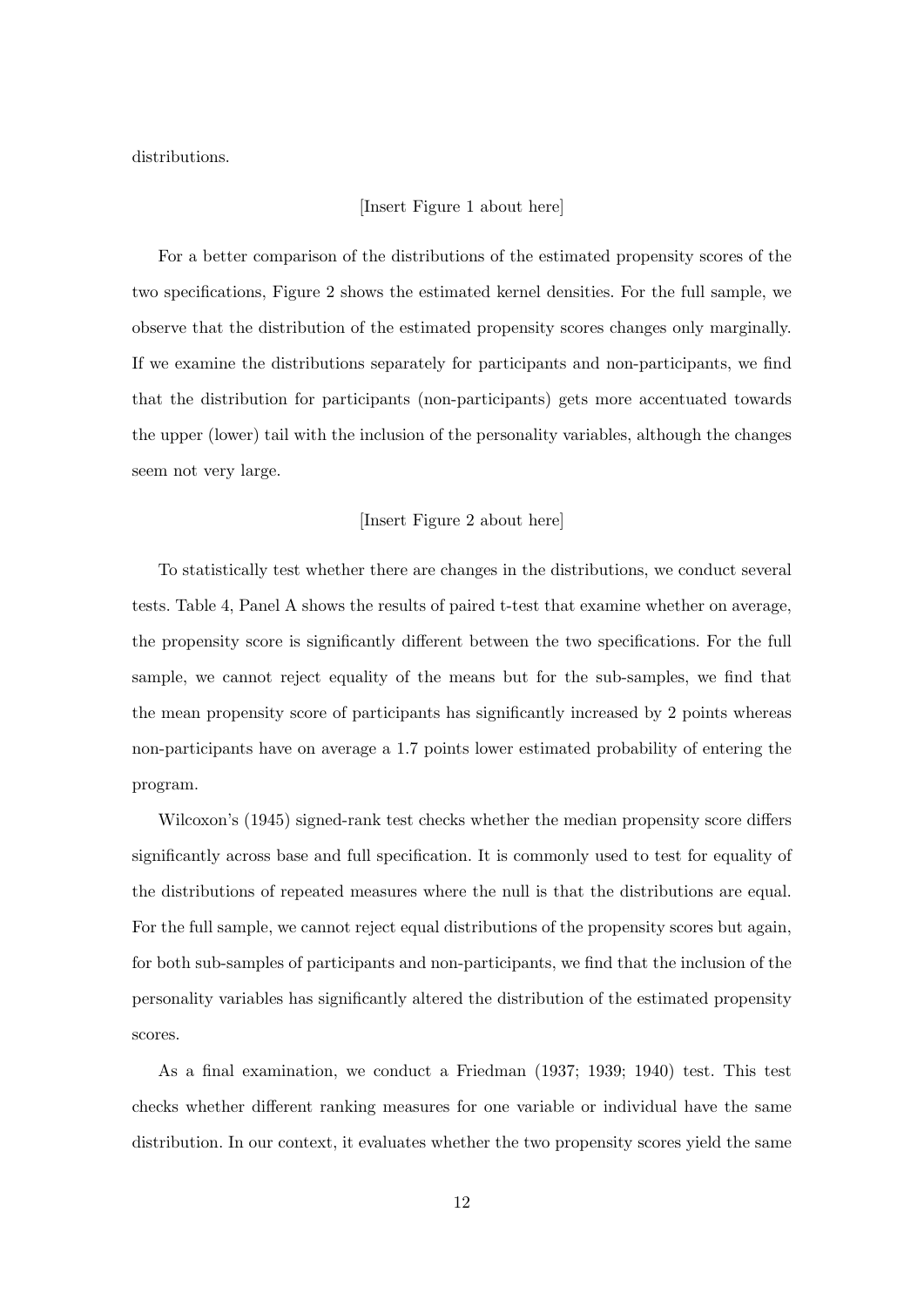ranking of the individuals. The null is that the distribution of the ranks of each score is the same. Table 4, Panel B contains the test statistics and p values for the test conducted for the full sample and separately each sub-group. The low p values for the full sample along with the ones for the treatment and control group show strong support for rejection of the null. Thus, this test gives empirical evidence that the distribution of ranks with respect to the propensity score depends on the consideration of the personality traits.

#### [Insert Table 4 about here]

To investigate the changes in the propensity score on the individual level, we plot the estimated propensity scores from the full specification against the counterpart from the base specification. The upper part of Figure 3 reveals that there are substantial differences in the individual propensity scores for participants between the two specifications. The absolute amount of the change range from zero to 0.15 in the majority of cases and they seem to be randomly distributed in both the negative and positive area over the full distribution. The lower graph repeats the procedure for the control group. Again, the differences are distributed relatively symmetrically around zero. The range in absolute terms covers the area between 0 and 0.2 while the changes are less pronounced for nonparticipants at the lower tail of the distribution of the propensity score. Overall, there is no obvious relation between the individual estimated score and the change due to the inclusion of the personality variables.

#### [Insert Figure 3 about here]

In the next step, we quantify the strength of association between the individual propensity score of the base specification and the full specification. As measures, we choose Pearson's conventional correlation coefficient (Table 4, panel C) along with Spearman's (1904) rho (Table 4, panel D) that calculates the conventional correlation using the ranked values of the variables. In addition, we provide results for Kendall's (1938) tau (Table 4, panel E) which is a quantitative concordance indicator for the association between two ordinal variables. Kendall's tau is computed by pairwise comparison of two observations at a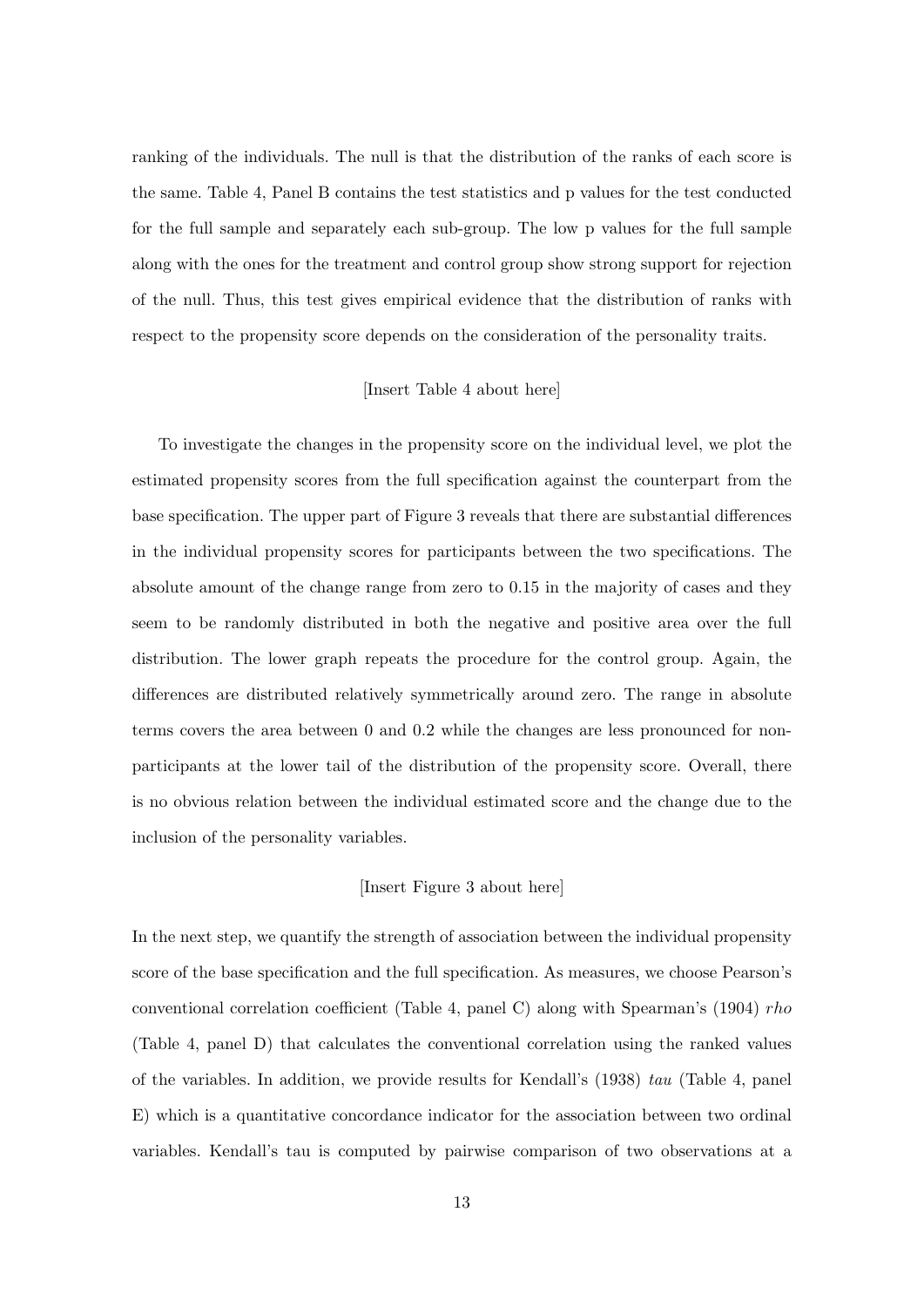time. If one individual has a lower score in both specifications than the other individual, it is called a concordant pair. In contrast, if one individual scores higher in one variable but lower in the other, we have a disconcordant couple. Kendall's tau is the ratio of the difference between concordant and disconcordant pairs relative to all pairs. All three measures can take on values between  $+1$  and  $-1$  where these limits indicate a perfect positive/negative association.

Table 4 shows that all three correlation measures report a high and significant positive association for the scores derived from the specification without and with the personality variables. Pearson's correlation coefficient yields a value of 0.92 in the full sample and 0.90 for the sub-samples of participants and non-participants alike. The same is true for Spearman's measure. Kendall's tau reduces from 0.75 in the full sample to 0.72/0.71 in the sub-samples. This means that the changes in ranks due to the differences in propensity score is higher among the separate sub-samples than in the full sample.

To sum up the results concerning the differences in propensity scores obtained so far, we find that the inclusion of personality characteristics in the propensity score estimation leads to a more pronounced accentuation towards the tails of the distribution while on an individual level, the changes are substantial and do not follow a clear pattern.

#### 4.3 Treatment Effect Estimation

We now turn to the estimation of the treatment effects for the SUS program. We focus our attention on the comparison between the estimated effect in our base specification neglecting the personality traits and the full model. Table 5 shows the raw outcome gap and the estimated average treatment effects on the treated (ATT) for both specifications. As outcome variables, we use the employment status of self- or regular employed (panel A) as well as not unemployed (panel B).

#### [Insert Table 5 about here]

Using the base specification and neglecting the personality variables, we estimate that the probability of being re-integrated into the labor market is significantly higher for SUS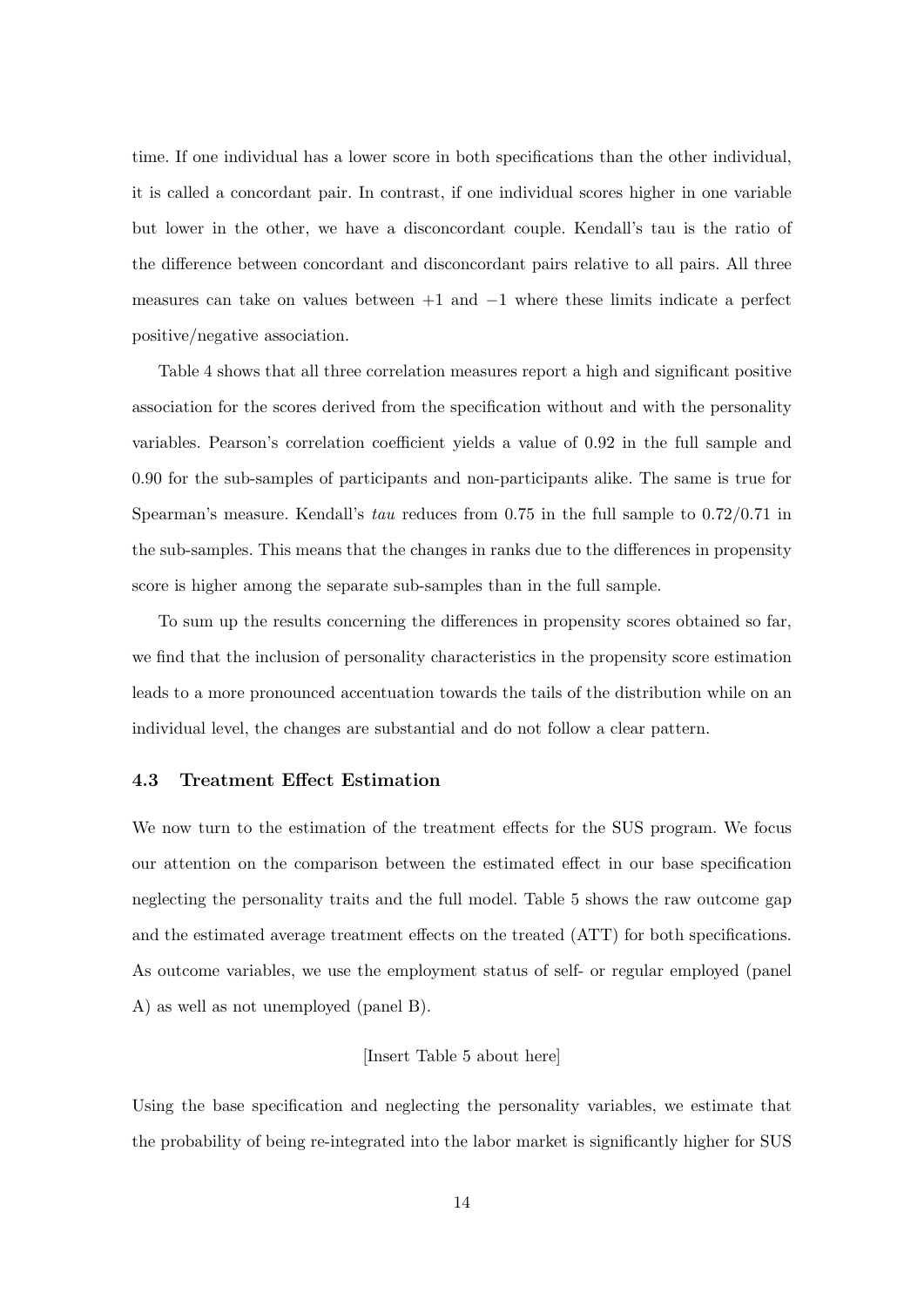participants by 16.6 points whereas the number drops to 14.6 points with the inclusion of the personality variables. With respect to not being unemployed or in ALMP, the base specification yields a positive and significant 8.4 point advantage of participants over nonparticipants. As soon as we add the personality variables, the estimated effect is reduced by 1.8 points but remains significant.

The estimated treatment effects for the two outcome variables show a consistent picture. The inclusion of usually unobserved personality traits and risk tolerance reduces the estimated ATTs slightly. If we take into account the standard errors, however, we observe that the confidence intervals for the estimated effects in base and full specification show a large overlap so we cannot rule out that the differences are insignificant. A possible explanation for this modest change in the estimated effect is that personality traits and risk tolerance are relevant in the evaluation of start-up subsidy programs but are partly implicitly captured in pre-treatment outcomes controlled for by the labor market history. Variables like the occupational group before entering the unemployment spell or the amount of the monthly unemployment benefit which is determined relative to the pay preceding the unemployment spell represent earlier labor market outcomes which are already affected by personality traits and risk preferences.

To test the sensitivity of our results, we restrict our sample to individuals equal to or older than 30 years of age because it has been shown that personality variables are subject to the biggest changes during early adulthood (Cobb-Clark and Schurer, 2011). 93 individuals in our sample are younger than 30 of which 38 are participants in the SUS and the remaining 55 are non-participants. Table 6 reports the estimated treatment effect for the two outcome measures which confirm our findings of the full sample. The reduction of the effect with respect to self- or regular employment is less pronounced for the sub-sample (1.1 point compared to 2 points in the full sample) while for being not unemployed, the drop in the effect is 2.7 points as opposed to 1.8 points in the full sample. Again, the confidence intervals of the effects between base and full specification show a large overlap.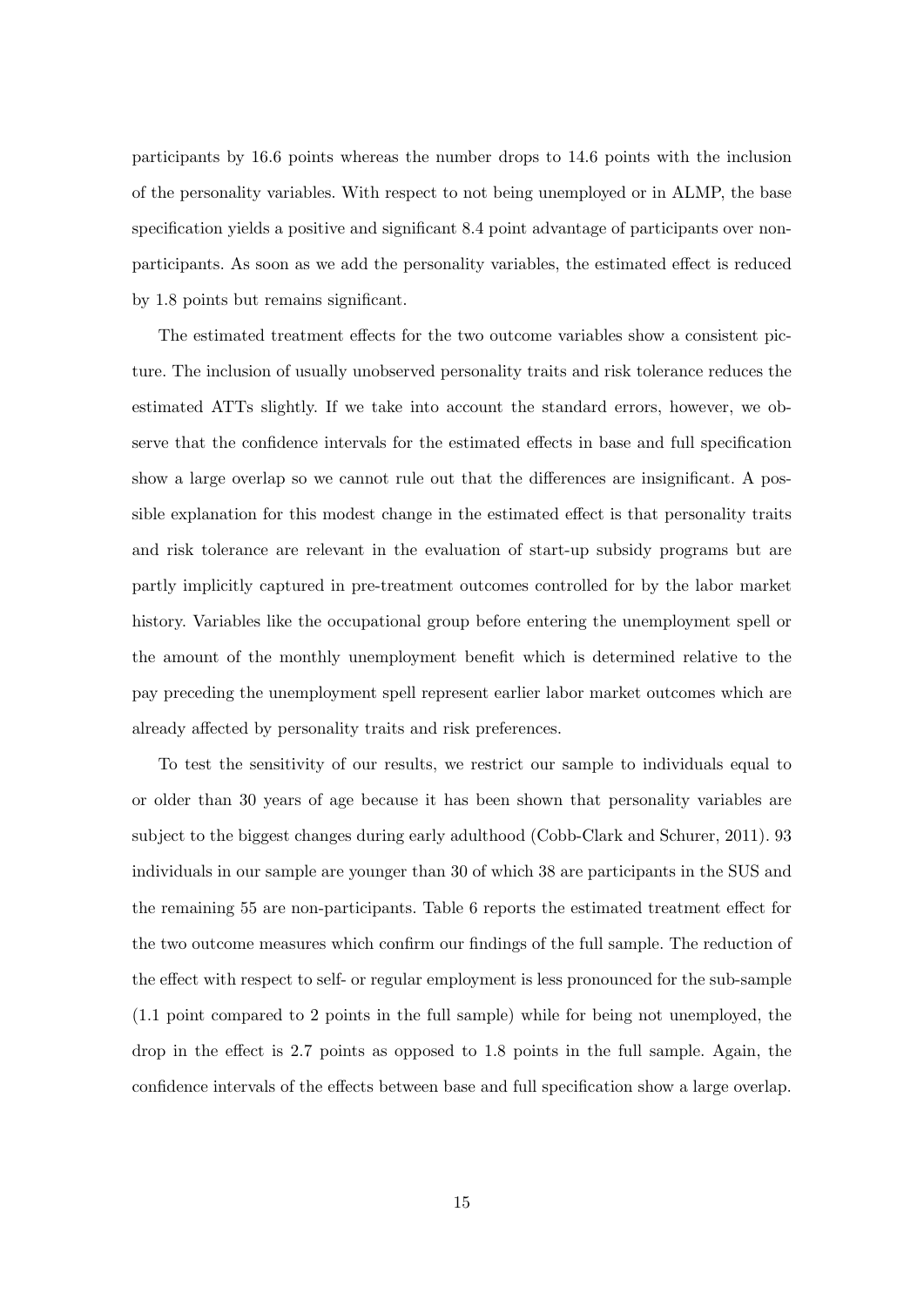## 5 Conclusion

In this paper, we analyze the relevance of personality traits in the evaluation of start-up subsidy programs. From the entrepreneurship literature we know that "entrepreneurs are different", e.g., with respect to personality traits, non-cognitive skills and risk preferences. Since most of the previous evaluation studies are based on administrative data, information on such variables is not available and thus results are prone to bias.

We analyze a start-up subsidy program in Germany and have access to a combination of administrative data and survey data that contains a rich set of variables capturing personality characteristics and risk tolerance in addition to the conventional covariates with respect to socio-demographics, labor market history, and information on parental self-employment. This allow us to model the selection process with and without these usually unobserved personality characteristics and compare the results.

In our analysis, we focus on two aspects: First, we want to find out what role personality traits play in the selection into the treatment. We find that openness to new experiences and internal/external locus of control play a significant role in the decision to participate in the subsidy program. A closer comparison of the propensities estimated with and without the traits reveals that due to the inclusion of personality characteristics the distributions of the scores gets more accentuated towards the tails but overall changes in the distribution are only small. On an individual level, we observe changes in the propensity score up to 0.2 in absolute terms for both participants and non-participants but these changes do not seem to follow a clear pattern. Measures of correlation, rank correlation and concordance of the estimated scores show a relatively high and significant positive association.

Second, we want to analyze the consequences for the estimated treatment effects. Our empirical findings indicate that neglecting personality traits in the program evaluation might lead to slight over-estimation of the ATTs with regard to the probability of being re-integrated into the labor market as well as the probability of not being unemployed or in an active labor market program. The drop in the effect is modest and the confidence intervals overlap to a large extent, however.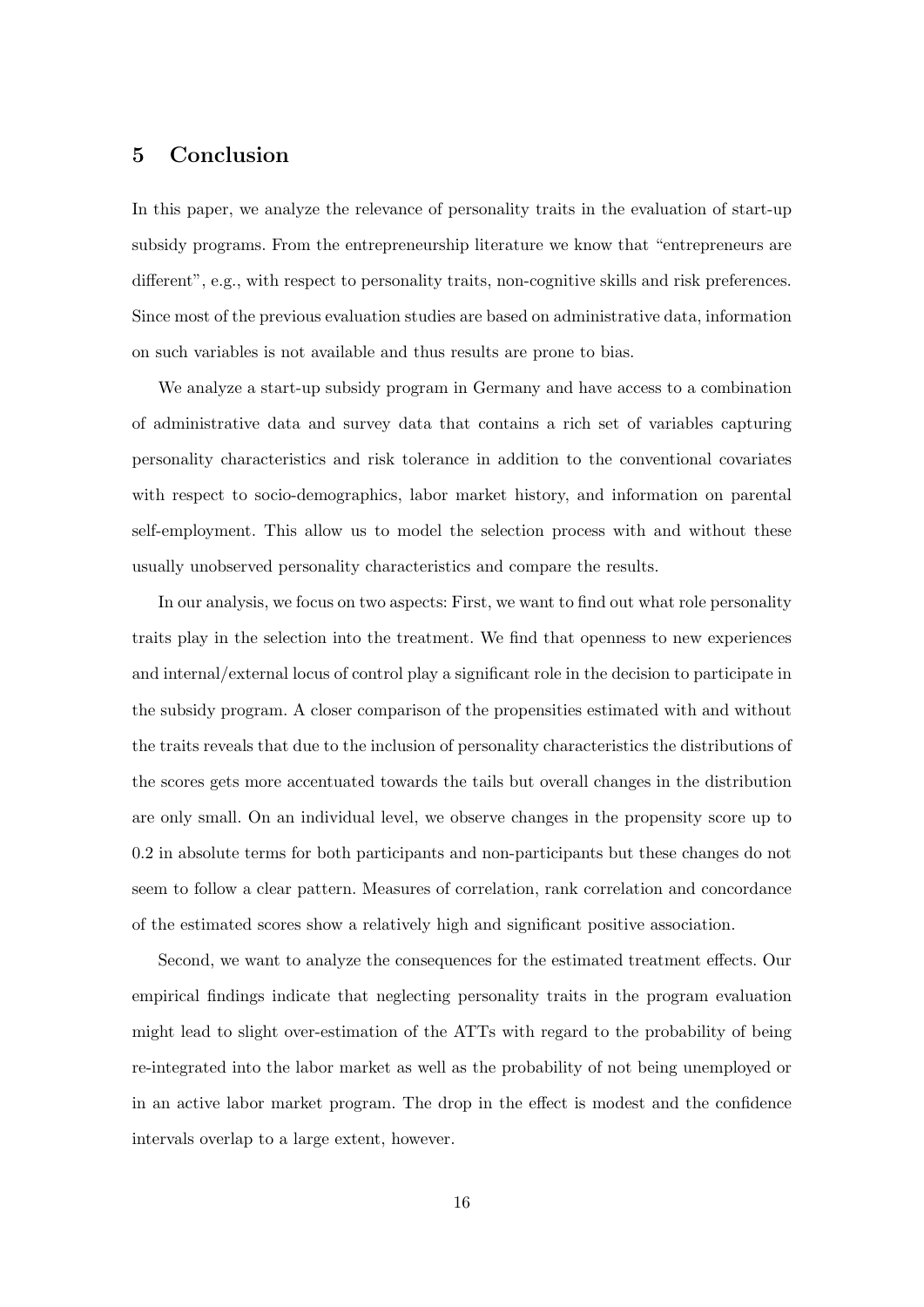## References

BUNDESAGENTUR FÜR ARBEIT (2009): Eingliederungsbilanzen nach § 11 SGD III.

(2010): Eingliederungsbilanzen nach § 11 SGD III.

- BUNDESMINISTERIUM FÜR ARBEIT UND SOZIALES (2011): "Eingliederungschancen erhöhen — Bundeskabinett beschließt Gesetz zur Verbesserung der Eingliederungschancen am Arbeitsmarkt," Press Release.
- Caliendo, M., F. Fossen, and A. Kritikos (2009): "Risk Attitudes of Nascent Entrepreneurs: New Evidence from an Experimentally-Validated Survey," Small Business Economics, 32(2), 153–167.
- Caliendo, M., F. Fossen, and A. Kritikos (2011): "Personality Characteristics and the Decision to Become and Stay Self-Employed," IZA Discussion Papers 5566, Institute for the Study of Labor (IZA).
- Caliendo, M., and R. Hujer (2006): "The Microeconometric Estimation of Treatment Effects - An Overview," Allgemeines Statistisches Archiv, 90(1), 197–212.
- CALIENDO, M., AND S. KÜNN  $(2011)$ : "Start-Up Subsidies for the Unemployed: Long-Term Evidence and Effect Heterogeneity," Journal of Public Economics, 95(3-4), 311– 331.
- Cobb-Clark, D., and S. Schurer (2011): "Two Economists' Musings on the Stability of Locus of Control," IZA Discussion Paper 5630, IZA Bonn.

 $-$  (2012): "The stability of big-five personality traits," *Economics Letters*, 115(1), 11–15.

- Costa, P., and R. McCrae (1992): Revised NEO Personality Inventory (NEO-PI-R) and NEO Five Factor Inventory (FNEO-FFI). Psychological Assessment Resources (Odessa).
- Cramer, J., J. Hartog, N. Jonker, and C. Van Praag (2002): "Low Risk Aversion Encourages the Choice for Entrepreneurchip: An Empircal Test of a Truism," Journal of Economic Behavior and Organization, 48, 29–36.
- DESIAGE, L., R. DUHAUTOIS, AND R. REDOR (2010): "Do Public Subsidies Have an Impact on New Firm Survival? An Empirical Study with French Datas," Discussion paper, Universite de Paris-Est Marne-la-Vallee.

(2012): "Long Term Effect of Public Subsidies on Start-ups Survival and Economic Performance. An Empirical Study with French Datas," Discussion paper, Universite de Paris-Est Marne-la-Vallee.

- Dohmen, T., A. Falk, D. Huffman, U. Sunde, J. Schupp, and G. G. Wagner (2007): "Risk as a Personality Trait: On the Stability of Risk Attitudes," Discussion paper, Berlin.
- Dunn, T., and D. Holtz-Eakin (2000): "Financial Capital, Human Capital, and the Transition to Self-Employment: Evidence from Intergenerational Links," Journal of Labor Economics, 18, 282–305.
- Friedman, M. (1937): "The Use of Ranks to Avoid the Assumption of Normality Implicit in the Analysis of Variance," Journal of the American Statistical Association, 32(200), 675–701.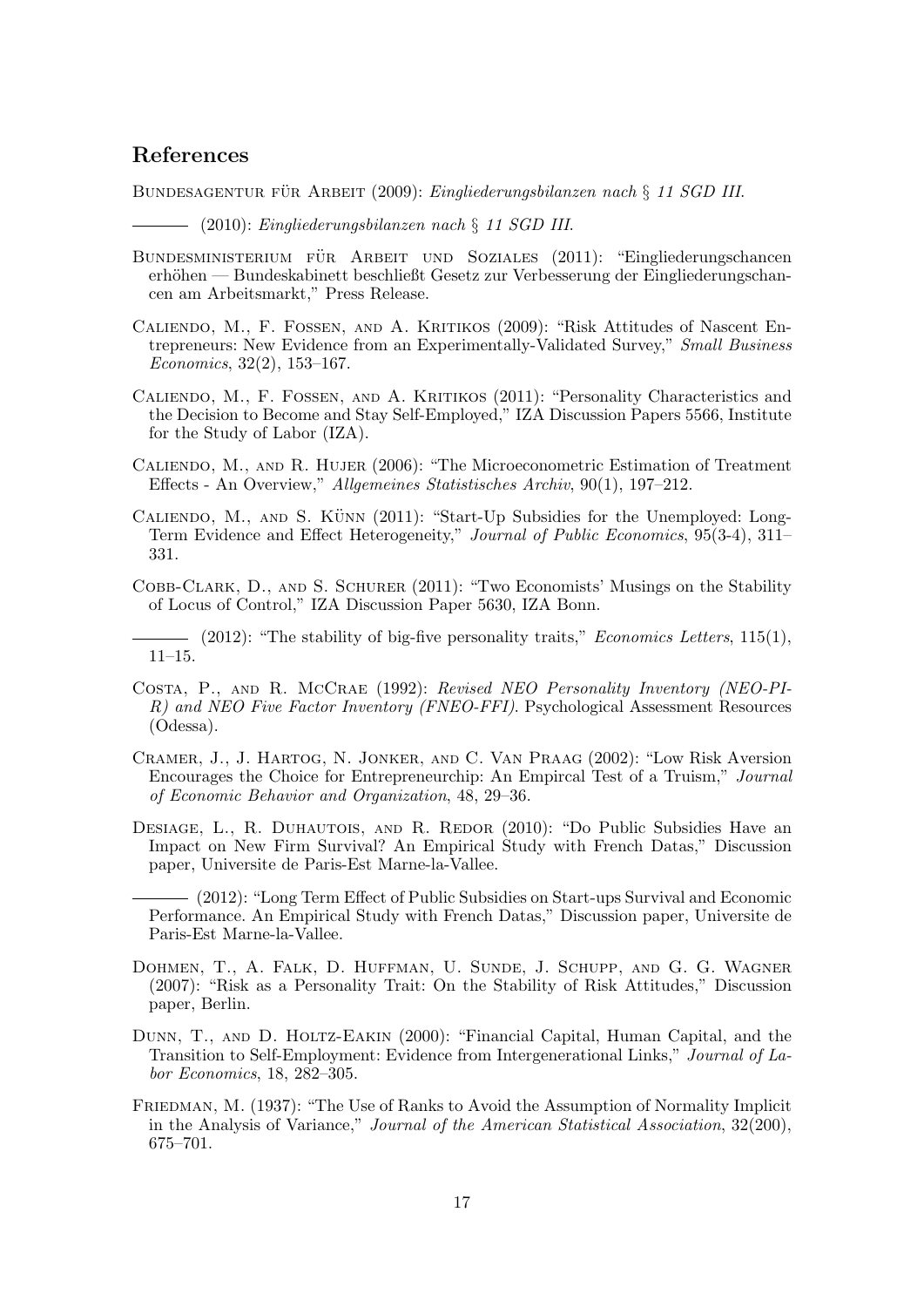(1939): "A Correction: The Use of Ranks to Avoid the Assumption of Normality Implicit in the Analysis of Variance," Journal of the American Statistical Association, 34(205), 109.

(1940): "A Comparison of Alternative Tests of Significance for the Problem of m Rankings," The Annals of Mathematical Statistics, 11(1), pp. 86–92.

- Kendall, M. G. (1938): "A New Measure of Rank Correlation," Biometrika, 30(1/2), 81–93.
- Lechner, M., and C. Wunsch (2008): "What Did All the Money Do? On the General Ineffectiveness of Recent West German Labour Market Programmes," Kyklos, 61(1), 134–174.
- Praag, M. v., A. van Witteloostuijn, and J. van der Sluis (2009): "Returns for Entrepreneurs vs. Employees: The Effect of Education and Personal Control on the Relative Performance of Entrepreneurs vs. Wage Employees," IZA Discussion Papers 4628, Institute for the Study of Labor (IZA).
- Rauch, A., and M. Frese (2007): "Let's Put the Person Back into Entrepreneurship Research: A Meta-Analysis on the Relationship Between Business Owners' Personality Traits, Business Creation, and Success," European Journal of Work and Organizational Psychology, 16, 353–385.
- Rosenbaum, P., and D. Rubin (1983): "The Central Role of the Propensity Score in Observational Studies for Causal Effects," Biometrika, 70(1), 41–50.
- ROTTER, J. B. (1966): *Generalized expectancies for internal versus external control of* reinforcement. Psychological Monographs 80.
- Roy, A. (1951): "Some Thoughts on the Distribution of Earnings," Oxford Economic Papers, 3(2), 135–145.
- Rubin, D. (1974): "Estimating Causal Effects to Treatments in Randomised and Nonrandomised Studies," Journal of Educational Psychology, 66, 688–701.
- SPEARMAN, C. (1904): "The Proof and Measurement of Association between Two Things," The American Journal of Psychology, 15(1), 72–101.
- WILCOXON, F. (1945): "Individual Comparisons by Ranking Methods," *Biometrics Bulletin*,  $1(6)$ ,  $80-83$ .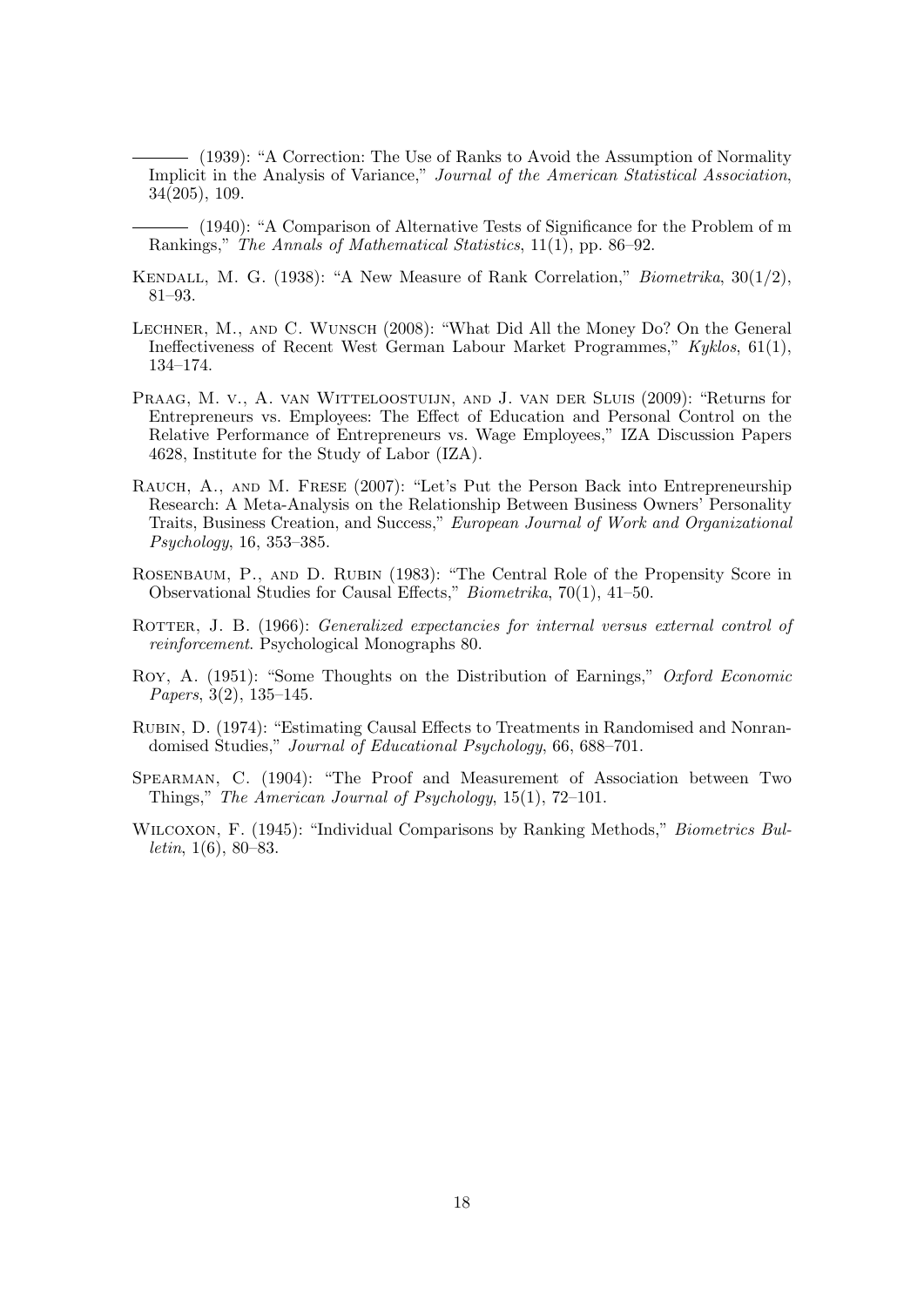## Figures and Tables



Figure 1: Propensity score distributions

Note: Depicted are propensity score distributions for participants and nonparticipants based on the base specification including variables on sociodemographics, cognitive ability, intergenerational information, regional labor market, and labor market history (upper part) and the full specification additionally containing personality variables (lower part). The specifications are presented in more detail in Table A.2.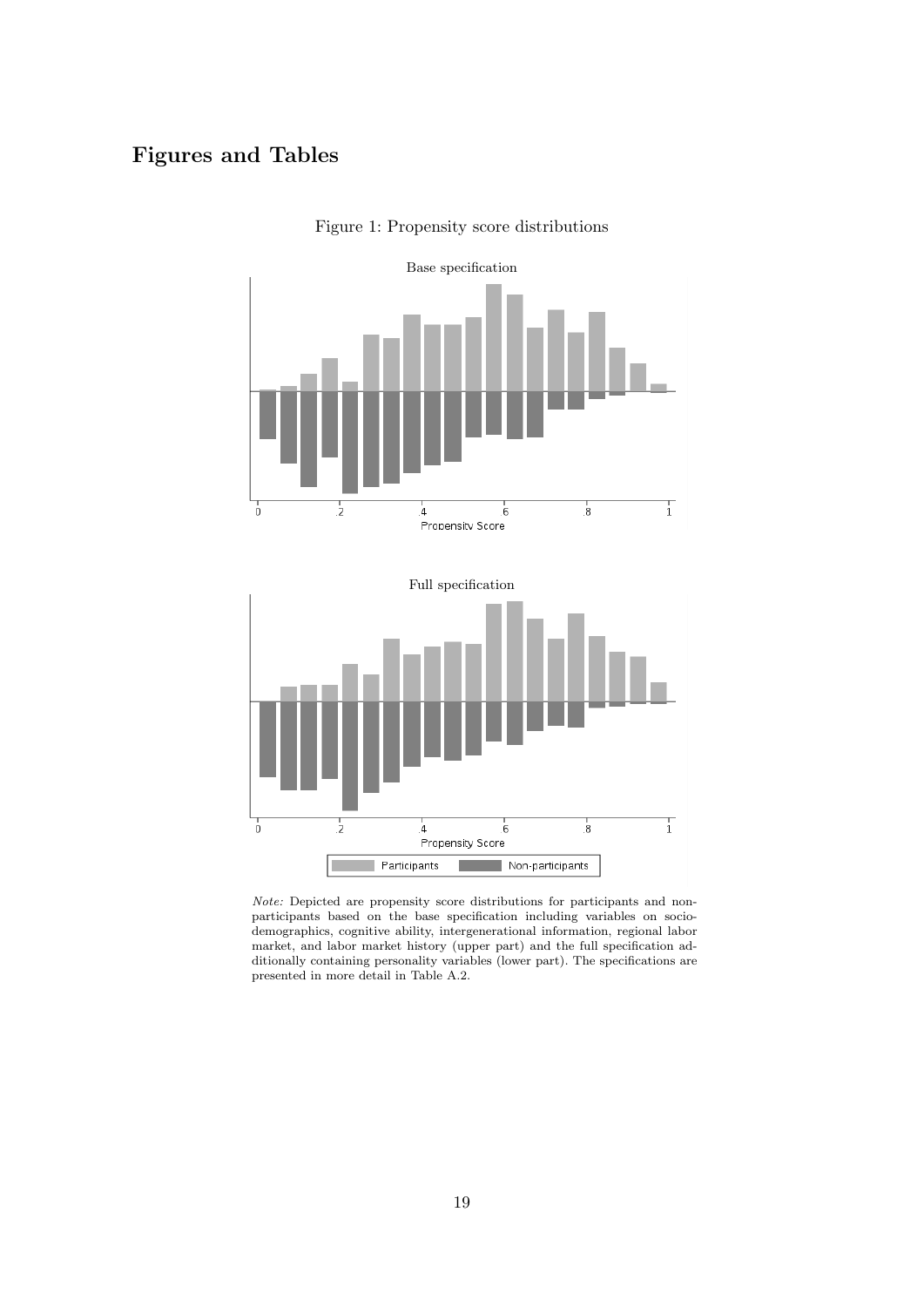

Figure 2: Estimated kernel density of the propensity scores

Note: Depicted are the estimated kernel density functions for the full sample (upper part) and sub-samples of non-participants (lower left part) and participants (lower right part) for the base specification including variables on sociodemographics, cognitive ability, intergenerational information, regional labor market, and labor market history, and full specification additionally containing personality variables. The specifications are presented in more detail in Table A.2. An epanechnikov kernel with bandwidth 0.06 is used for the estimation.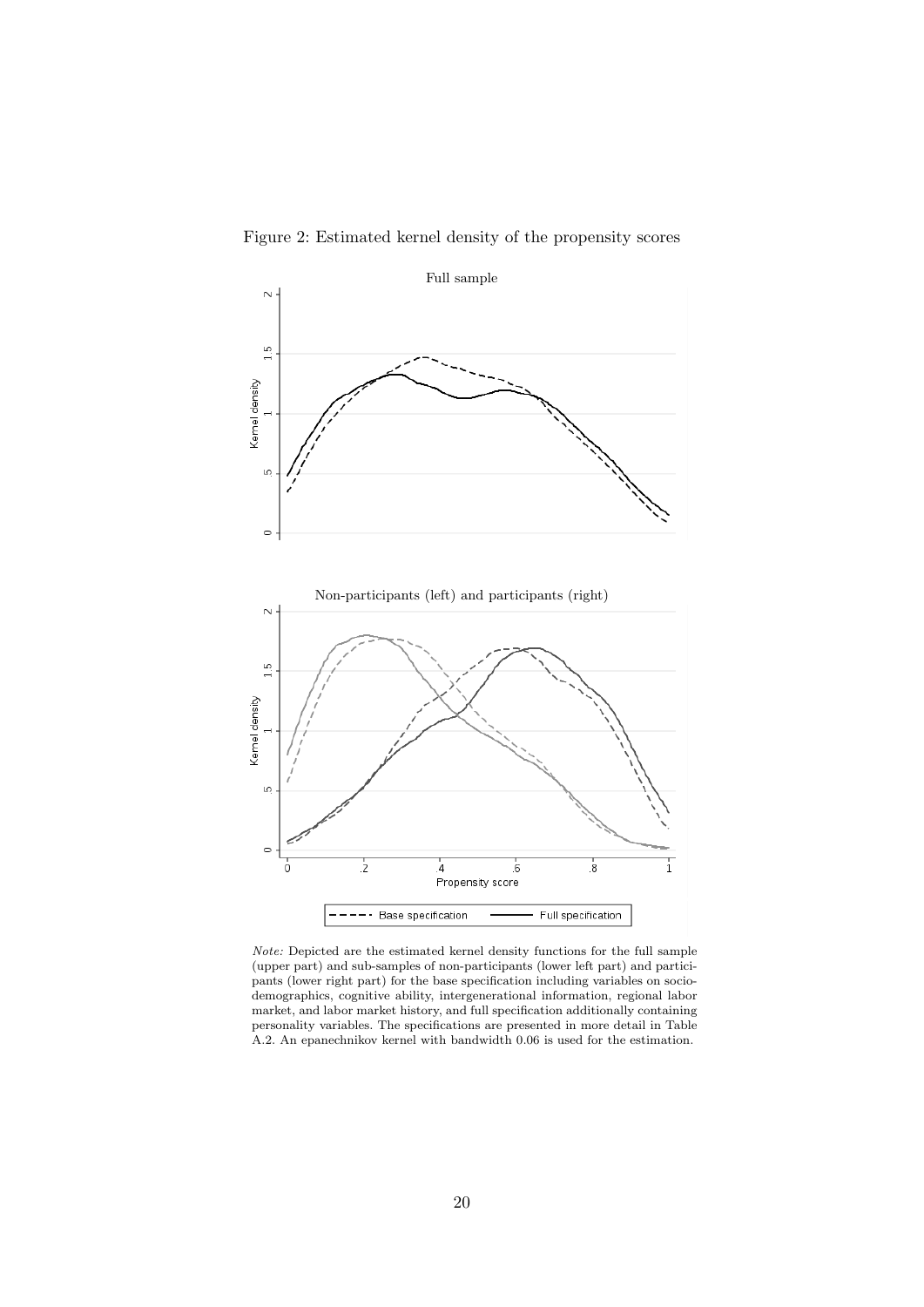

Propensity score in full specification

 $\epsilon$ 

i

 $\frac{1}{2}$ 





 $\frac{1}{2}$ 

Propensity score in base specification

 $\overline{6}$ 

 $\overline{1}$ 

8.

Note: Depicted are the estimated propensity scores for participants (upper part) and non-participants (lower part) based on the full specification including variables on socio-demographics, cognitive ability, intergenerational information, regional labor market, labor market history, and personality variables plotted against the estimated propensity scores based on the base specification which does not contain the personality variables. The specifications are presented in more detail in Table A.2.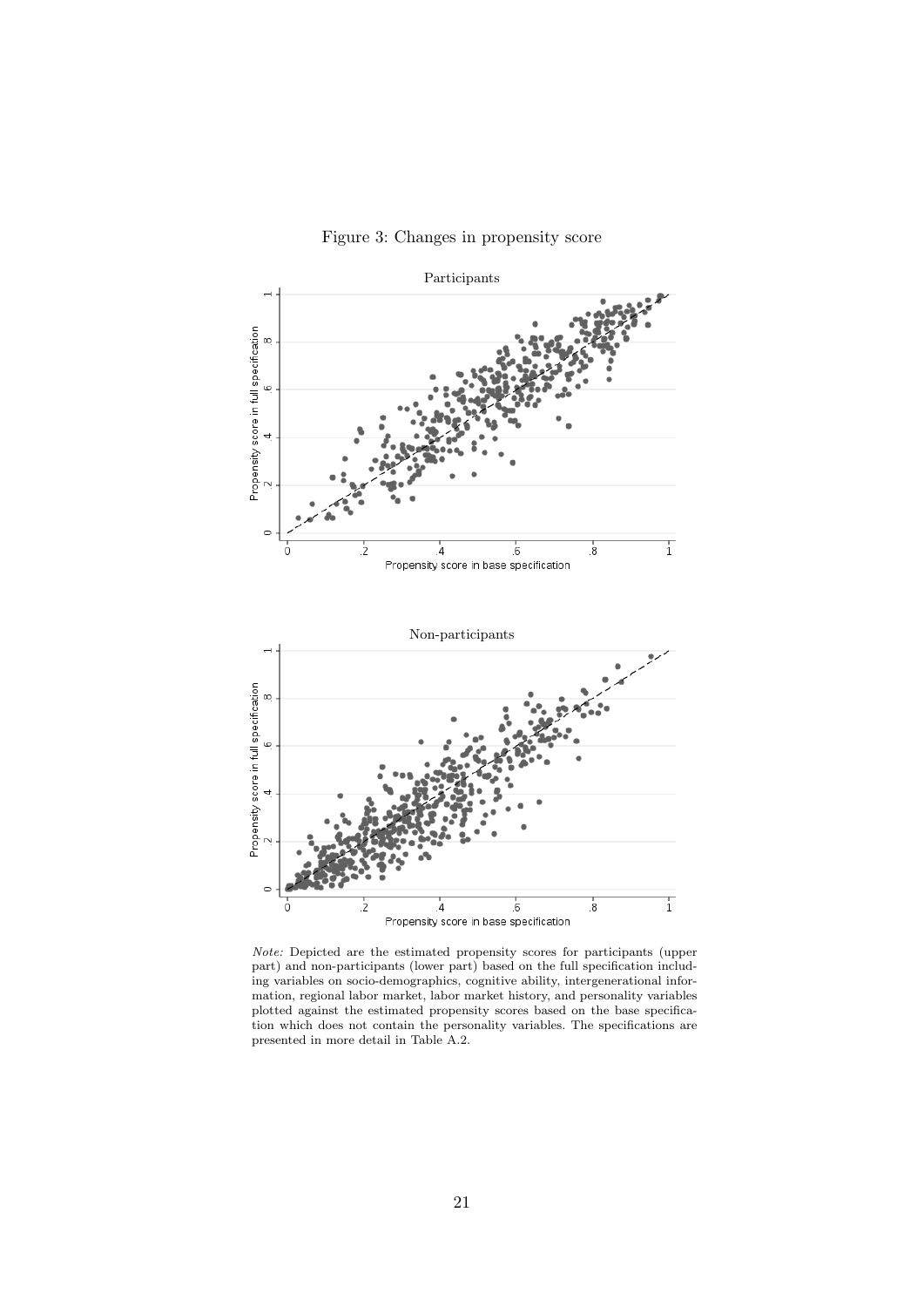|                              | Participants   | Non-participants | p value |
|------------------------------|----------------|------------------|---------|
| Big five                     |                |                  |         |
| conscientiousness            | 6.14(0.81)     | $6.06$ $(0.88)$  | 0.16    |
| extraversion                 | 5.89(1.01)     | 5.65(1.07)       | 0.00    |
| agreeableness                | 6.16(1.01)     | 6.09(1.08)       | 0.37    |
| neuroticism                  | 3.88(1.42)     | 4.12(1.35)       | 0.01    |
| openness                     | 5.02(1.40)     | 4.76(1.29)       | 0.00    |
| Locus of control             |                |                  |         |
| internal                     | 6.11(0.92)     | 5.86(1.01)       | 0.00    |
| external                     | 2.72(1.05)     | 3.16(1.20)       | 0.00    |
| Readiness to take risk $> 7$ | 0.50           | 0.42             | 0.03    |
| Impulsiveness                | 4.33(1.77)     | 4.45(1.56)       | 0.31    |
| Patience                     | (1.59)<br>5.11 | (1.62)<br>5.00   | 0.30    |
| Number of observations       | 403            | 516              |         |

Table 1: Summary descriptives for personality variables

Note: Reported are sample averages (standard deviations) and p values for tests of equal means. All personality traits with the exception of readiness to take risk are measured on a scale from 1 to 7 where higher values indicate a stronger degree of the respective trait. Risk is initially measured on a scale from 0 to 10 where higher values indicate a higher willigness to take risk, reported is the fraction of observations with values greater or equal to 7.

Table 2: Summary descriptives for outcome variables

|                                     |      | Participants Non-participants | p value |
|-------------------------------------|------|-------------------------------|---------|
| Employment status at time of survey |      |                               |         |
| self- or regular employed           | 0.91 | 0.65                          | 0.00    |
| not unemployed or in ALMP           | 0.94 | 0.80                          | 0.00    |
| Number of observations              | 403  | 516                           |         |

Note: p values are reported for tests of equal means.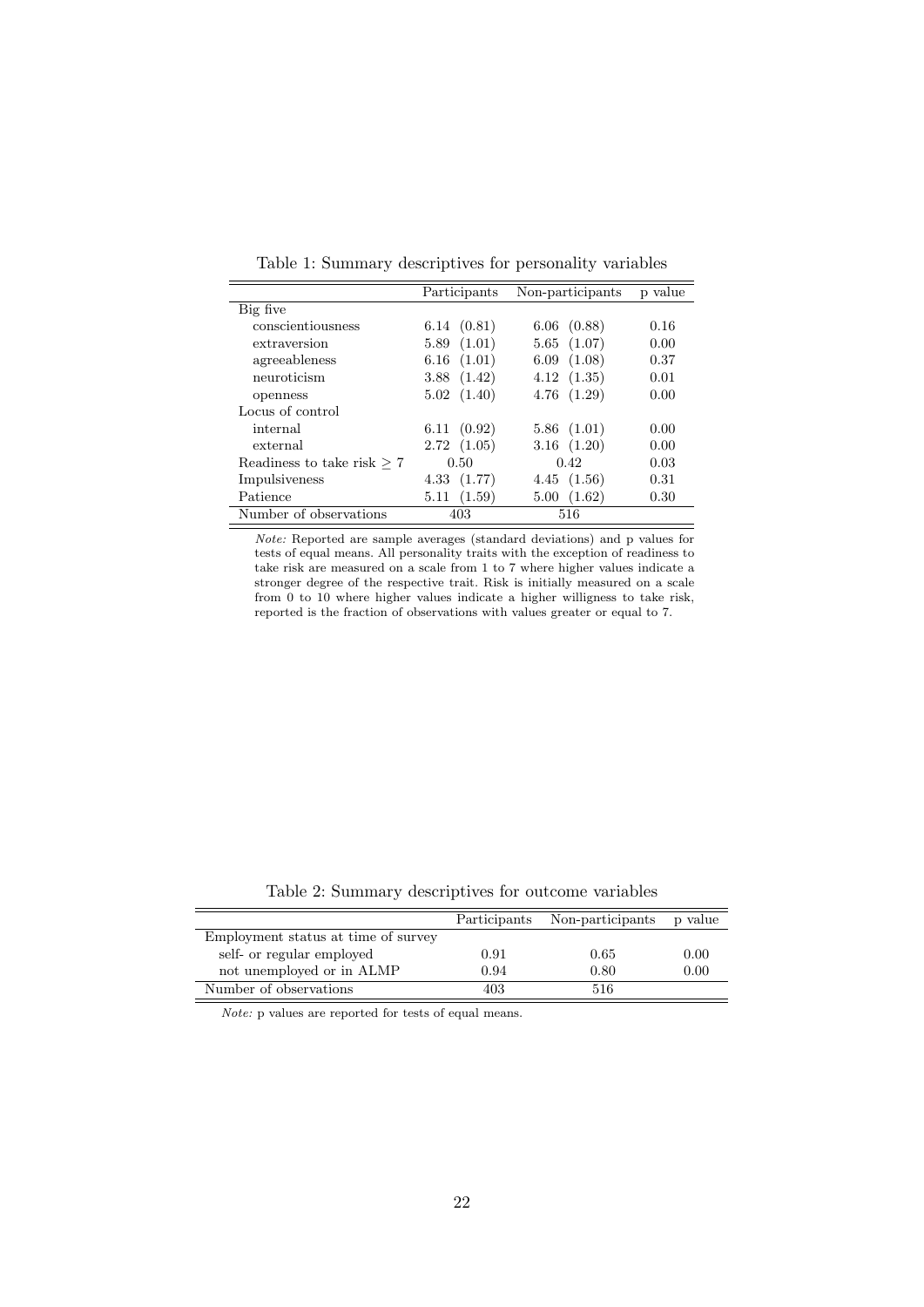|                                  |             |                    | Specification |            |            |
|----------------------------------|-------------|--------------------|---------------|------------|------------|
|                                  | <b>Base</b> | (2)                | (3)           | (4)        | Full       |
| Personality traits               |             |                    |               |            |            |
| Big five                         |             |                    |               |            |            |
| conscientiousness (standardized) |             | $-.018$            |               |            | $-.104*$   |
| extraversion (standardized)      |             | $0.12***$          |               |            | 0.092      |
| agreeableness (standardized)     |             | $-.007$            |               |            | $-.038$    |
| neuroticism (standardized)       |             | $-.082$            |               |            | 0.018      |
| openness (standardized)          |             | $0.116^{\ast\ast}$ |               |            | $0.139**$  |
| Locus of control                 |             |                    |               |            |            |
| internal (standardized)          |             |                    | $0.162***$    |            | $0.176***$ |
| external (standardized)          |             |                    | $-.187***$    |            | $-.193***$ |
| Readiness to take risk $> 7$     |             |                    |               | $0.192*$   | 0.073      |
| Impulsiveness (standardized)     |             |                    |               | $-.040$    | $-.094*$   |
| Patience (standardized)          |             |                    |               | 0.019      | 0.012      |
| $Socio-dependengraphics$         | yes         | yes                | yes           | yes        | yes        |
| <i>Cognitive abilities</i>       | yes         | yes                | yes           | yes        | yes        |
| Intergenerational information    | yes         | yes                | yes           | yes        | yes        |
| Regional labor market            | yes         | yes                | yes           | yes        | yes        |
| Labor market history             | yes         | yes                | yes           | yes        | yes        |
| Constant                         | yes         | yes                | yes           | yes        | yes        |
| Number of observations           | 919         | 919                | 919           | 919        | 919        |
| log-Likelihood                   | $-518.88$   | $-510.987$         | $-505.183$    | $-516.796$ | $-497.551$ |
| Hitrate                          | 71.164      | 71.817             | 73.123        | 70.511     | 72.688     |
| McFadden's Pseudo- $R^2$         | 0.176       | 0.189              | 0.198         | 0.180      | 0.210      |

Table 3: Propensity score probit estimation

Note: Reported are probit coefficients. \*\*\* p<0.01/ \*\* p<0.05/ \* p<0.10 significance level. All personality traits with the exception of readiness to take risk are initially measured on a scale from 1 to 7 where higher values indicate a stronger degree of the respective trait and then standardized. Risk is initially measured on a scale from 0 to 10 where higher values indicate a higher willigness to take risk, reported is the fraction of observations with values greater or equal to 7. Full estimation results are presented in Table A.2.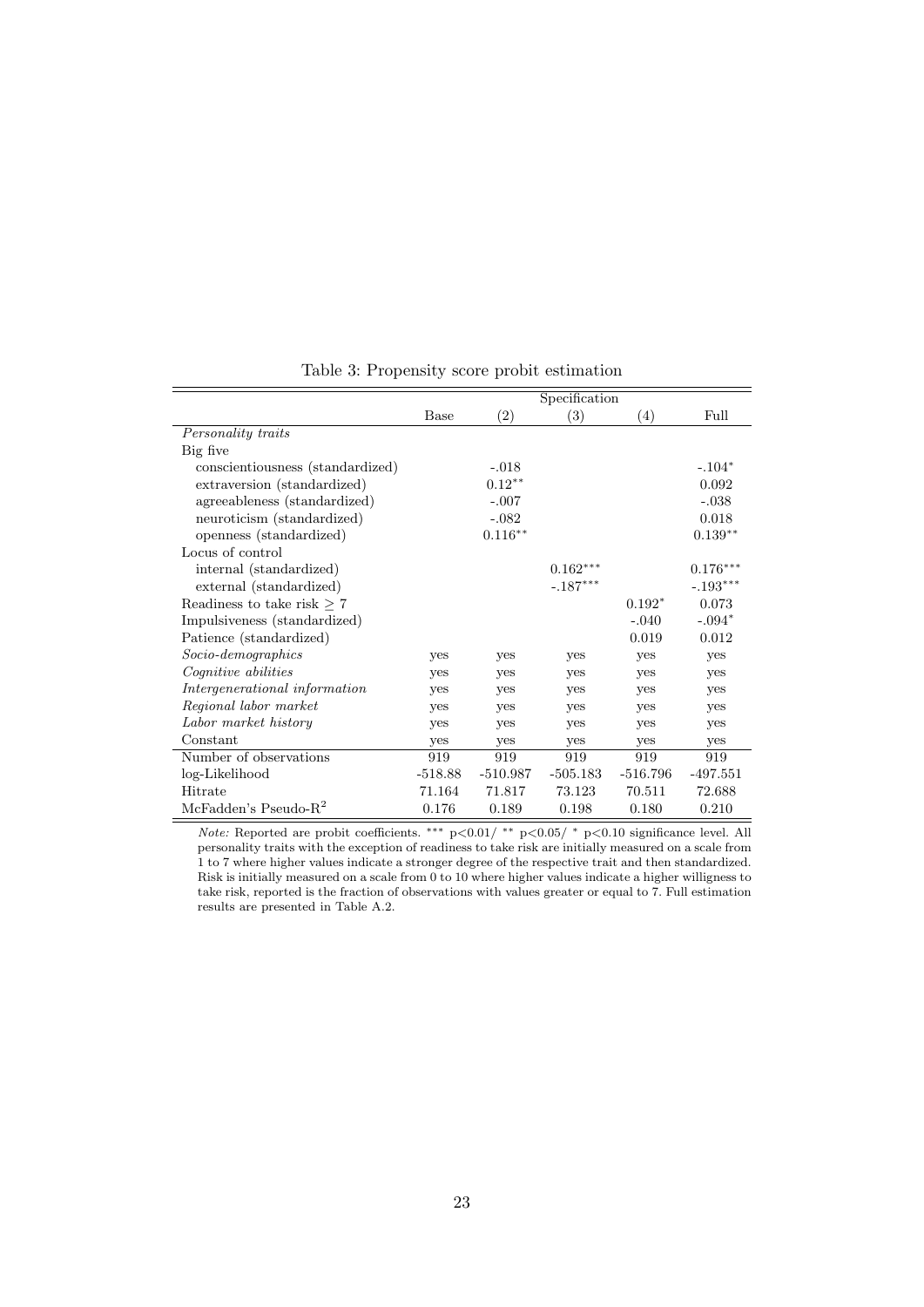|                                 | Full sample | Participants | Non-participants |
|---------------------------------|-------------|--------------|------------------|
| A. Distribution comparison      |             |              |                  |
| Paired t-test                   | 0.0001      | $-0.0216***$ | $0.0171***$      |
|                                 | ${0.9631}$  | ${0.0000}$   | $\{0.0000\}$     |
| Wilcoxon signed-ranks test      | 0.0120      | $-4.385***$  | $4.067***$       |
|                                 | ${0.9900}$  | ${0.0000}$   | ${0.0000}$       |
| B. Rank distribution comparison |             |              |                  |
| Friedman test                   | $6.5067**$  | $12.5087***$ | 15.6977***       |
|                                 | ${0.0107}$  | ${0.0004}$   | ${0.0001}$       |
| C. Propensity score correlation |             |              |                  |
| Pearson's $r$                   | $0.9226***$ | $0.9013***$  | $0.8983***$      |
|                                 | ${0.0000}$  | ${0.0000}$   | ${0.0000}$       |
| D. Rank correlation             |             |              |                  |
| Spearman's rho                  | $0.9192***$ | $0.8958***$  | $0.8875***$      |
|                                 | ${0.0000}$  | ${0.0000}$   | ${0.0000}$       |
| E. Concordance                  |             |              |                  |
| Kendall's tau                   | $0.7534***$ | $0.7186***$  | $0.7119***$      |
|                                 | ${0.0000}$  | ${0.0000}$   | ${0.0000}$       |

Table 4: Propensity score comparison

Note: Presented are measures comparing the propensity scores based on the base specification including variables on socio-demographics, cognitive ability, intergenerational information, regional labor market, and labor market history, and on the full specification additionally containing personality variables. The specifications are presented in more detail in Table A.2. \*\*\*  $p<0.01$ / \*\*  $p<0.05$ / \*  $p<0.10$  significance level. p values are reported in {}.

|             | Raw gap                   | Base Specification | <b>Full Specification</b> |
|-------------|---------------------------|--------------------|---------------------------|
| A. Outcome: | Self- or regular employed |                    |                           |
|             | $0.2545***$               | $0.1662***$        | $0.1463***$               |
|             | (0.0270)                  | (0.0326)           | (0.0344)                  |
| B. Outcome: | Not unemployed or in ALMP |                    |                           |
|             | $0.1395***$               | $0.0837***$        | $0.0658***$               |
|             | (0.0227)                  | (0.0258)           | (0.0265)                  |
| Off support |                           | 3                  | $\overline{2}$            |
| Mean bias   |                           | 4.7248             | 5.5574                    |
| Median bias |                           | 4.1780             | 4.6466                    |

Table 5: Treatment effect estimation

Note: Presented are estimated average treatment effects on the treated as the difference in mean outcomes between participants and matched non-participants for the base and full specification using epanechnikov kernel propensity score matching with bandwidth 0.06. Standard errors are in parentheses and based on bootstrapping with 200 replications. The base specification contains variables on sociodemographics, cognitive ability, intergenerational information, regional labor market, and labor market history while the full specification additionally includes personality variables. The specifications are presented in more detail in Table A.2. <sup>\*\*\*</sup> p<0.01/ ∗∗ p<0.05/ <sup>∗</sup> p<0.10 significance level. The number of participants outside the common support area is indicated as off support. Mean (median) bias reports the mean (median) standardized bias of the considered covariates after matching. Sensitivity analysis with respect to the choice of the kernel bandwidth shows robustness of the results and can be found in Table A.4.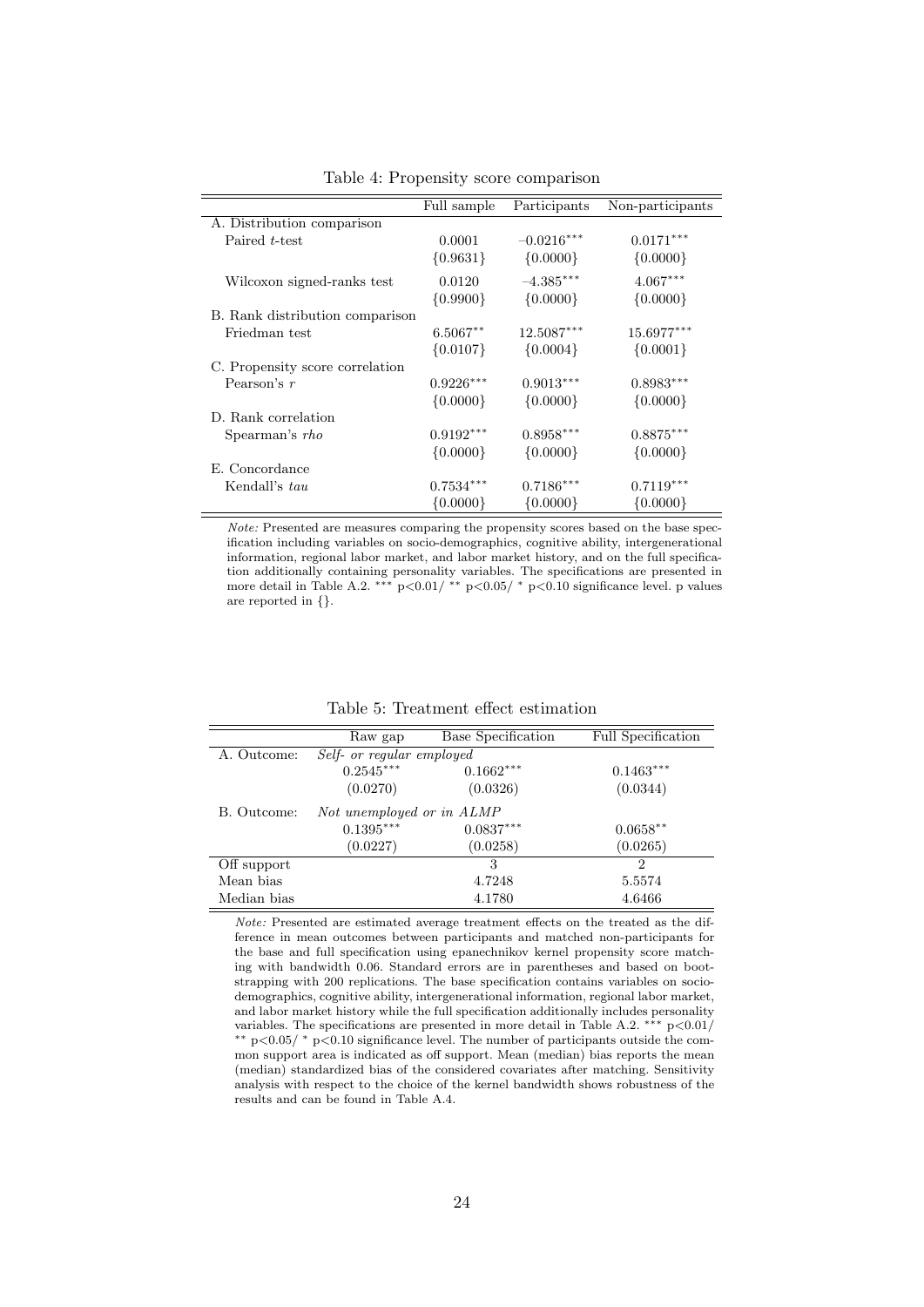|                        |                           | Full sample |             | Sub-sample $>$ 30 |
|------------------------|---------------------------|-------------|-------------|-------------------|
|                        | Base spec.                | Full spec.  | Base spec.  | Full spec.        |
| A. Outcome:            | Self- or regular employed |             |             |                   |
|                        | $0.1662***$               | $0.1463***$ | $0.1645***$ | $0.1541***$       |
|                        | (0.0326)                  | (0.0344)    | (0.0351)    | (0.0374)          |
| B. Outcome:            | Not unemployed or in ALMP |             |             |                   |
|                        | $0.0837***$               | $0.0658**$  | $0.0852***$ | $0.0584**$        |
|                        | (0.0258)                  | (0.0265)    | (0.0269)    | (0.0279)          |
| Number of observations |                           | 919         | 826         |                   |
| Off support            | 3                         | 2           | 4           | 4                 |
| Mean bias              | 4.7248                    | 5.5574      | 4.5863      | 5.4076            |
| Median bias            | 4.1780                    | 4.6466      | 3.7626      | 4.5501            |

Table 6: Sensitivity analysis – sub-sample based on age

Note: Presented are estimated average treatment effects on the treated as the difference in mean outcomes between participants and matched non-participants for the base and full specification using epanechnikov kernel propensity score matching with bandwidth 0.06. Standard errors are in parentheses and based on bootstrapping with 200 replications. The base specification contains variables on socio-demographics, cognitive ability, intergenerational information, regional labor market, and labor market history while the full specification additionally includes personality variables. The specifications are presented in more detail in Table A.2. \*\*\*  $p<0.01$ / \*\*  $p<0.05$ / \*  $p<0.10$  significance level. The number of participants outside the common support area is indicated as off support. Mean (median) bias reports the mean (median) standardized bias of the considered covariates after matching.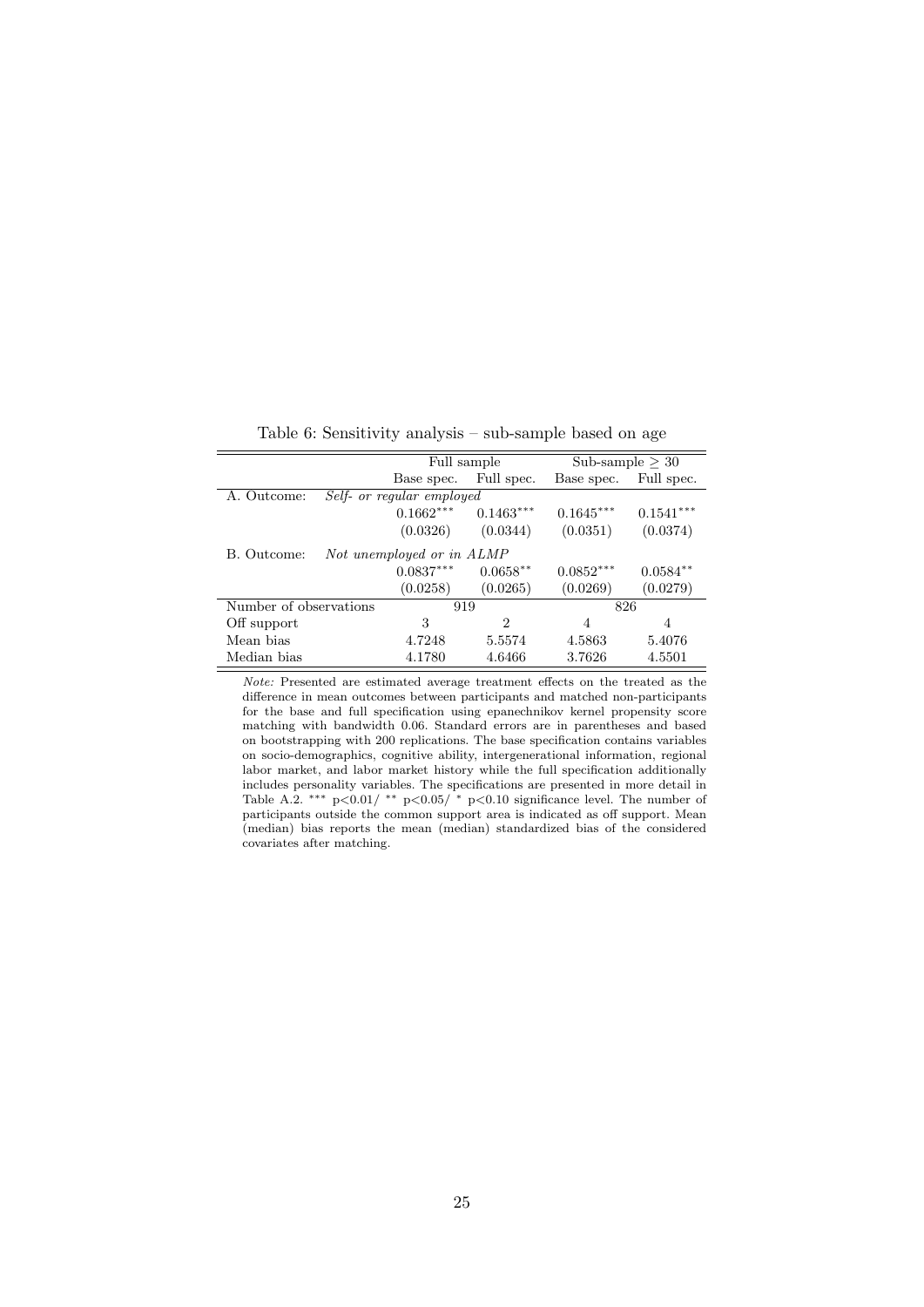## Appendix

|                                                  | Participants | Non-participants | p value |
|--------------------------------------------------|--------------|------------------|---------|
| $Socio-dependengraphics$                         |              |                  |         |
| Age                                              |              |                  |         |
| average age (years)                              | 42.84        | 42.77            | 0.91    |
| younger than 25 years                            | 0.02         | 0.02             | 0.58    |
| 25 to less than 35 years                         | 0.19         | 0.21             | 0.51    |
| 35 to less than 45 years                         | 0.33         | 0.35             | 0.54    |
| 45 to less than 56 years                         | 0.35         | 0.31             | 0.16    |
| 56 years and older                               | 0.10         | 0.12             | 0.56    |
| Male                                             | 0.65         | 0.64             | 0.85    |
| East Germany                                     | 0.24         | 0.22             | 0.48    |
| German citizen                                   | 0.97         | 0.94             | 0.02    |
| Health restrictions affecting job placement      | 0.06         | 0.11             | 0.00    |
| Married                                          | 0.56         | 0.58             | 0.65    |
| Number of children                               |              |                  |         |
| no children                                      | 0.61         | 0.63             | 0.50    |
| one child                                        | 0.19         | 0.17             | 0.47    |
| two children and above                           | 0.20         | 0.20             | 0.90    |
| Children under 10 present                        | 0.21         | 0.25             | 0.19    |
| Single parent                                    | 0.06         | 0.06             | 0.95    |
| Highest schooling certificate                    |              |                  |         |
| lower secondary school                           | 0.17         | 0.18             | 0.70    |
| middle secondary school                          | 0.34         | 0.30             | 0.16    |
| upper secondary school                           | 0.49         | 0.51             | 0.48    |
| other/no degree                                  | 0.00         | 0.01             | 0.18    |
| Professional education                           |              |                  |         |
| vocational training                              | 0.49         | 0.47             | 0.67    |
| professional/vocational academy                  | 0.12         | 0.09             | 0.24    |
| technical college/university degree              | 0.35         | 0.37             | 0.61    |
| other/no training                                | 0.04         | 0.06             | 0.15    |
| Professional qualification                       |              |                  |         |
| unskilled workers                                | 0.64         | 0.58             | 0.08    |
| skilled workers                                  | $0.26\,$     | 0.26             | 0.84    |
| skilled workers with technical college education | 0.02         | 0.02             | 0.92    |
| top management                                   | 0.08         | 0.14             | 0.01    |
| Cognitive abilities                              |              |                  |         |
| Remembering (number of correct words out of 10)  | 6.95         | 6.73             | 0.05    |
| Calculating capacity I (correct answer)          | 0.77         | 0.76             | 0.70    |
| Calculating capacity II (correct answer)         | 0.38         | 0.32             | 0.08    |
| Intergenerational information                    |              |                  |         |
| One or both parents born abroad                  | 0.16         | 0.21             | 0.05    |
| Father and/or mother is/was self-employed        | 0.31         | 0.26             | 0.09    |
| Father employed when respondent 15 years old     | 0.90         | 0.88             | 0.40    |
| Highest schooling certificate of father          |              |                  |         |
| lower secondary school                           | 0.43         | 0.39             | 0.14    |
| middle secondary school                          | 0.16         | 0.19             | 0.20    |
| upper secondary school                           | 0.28         | 0.24             | 0.25    |
| other/no degree                                  | 0.13         | 0.18             | 0.04    |

Table A.1: Summary descriptives for control variables

(Table continued on next page)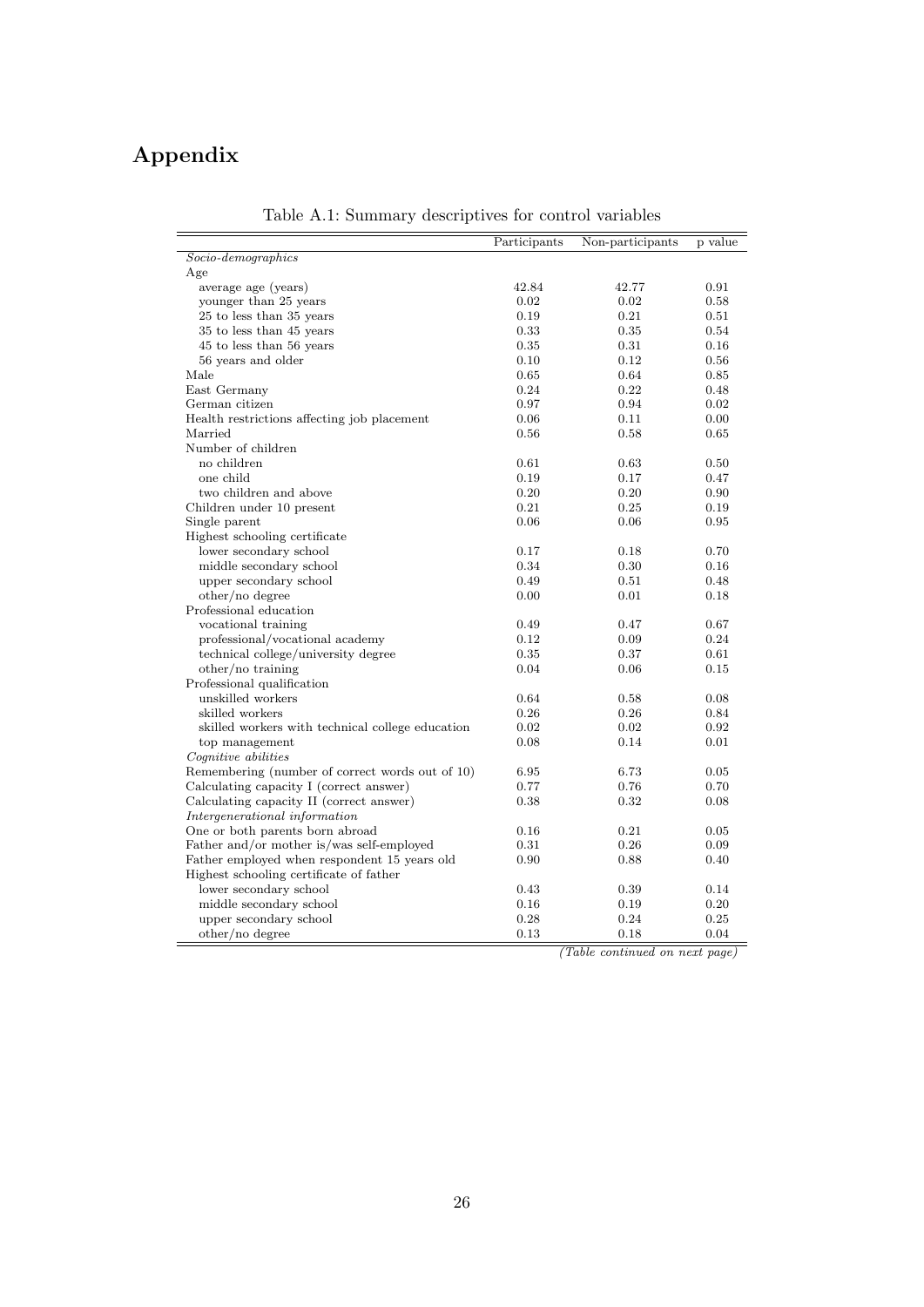|  | (Table continued) |
|--|-------------------|
|--|-------------------|

|                                                  | Participants | Non-participants | p value |
|--------------------------------------------------|--------------|------------------|---------|
| Regional labor market                            |              |                  |         |
| Regional cluster                                 |              |                  |         |
| type Ia                                          | 0.14         | $0.15\,$         | 0.64    |
| type Ib                                          | 0.10         | 0.08             | 0.20    |
| type IIa                                         | 0.08         | 0.06             | 0.12    |
| type IIb                                         | 0.09         | 0.10             | 0.65    |
| type IIc                                         | 0.07         | 0.07             | 0.99    |
| type IIIa                                        | 0.13         | 0.15             | 0.30    |
| type IIIb                                        | 0.04         | 0.05             | 0.44    |
| type IVa                                         | 0.06         | 0.08             | 0.34    |
| type IV <sub>b</sub>                             | 0.06         | 0.10             | 0.03    |
| type IVc                                         | 0.03         | 0.03             | 0.63    |
| type Va                                          | 0.03         | 0.04             | 0.60    |
| type Vb                                          | 0.10         | 0.07             | 0.14    |
| type Vc                                          | 0.06         | 0.03             | 0.02    |
| Labor market history                             |              |                  |         |
| Second to last year before entering unemployment |              |                  |         |
| months employed                                  | 8.83         | 8.50             | 0.28    |
| months in labor market program                   | 0.31         | 0.50             | 0.06    |
| Next to last year before entering unemployment   |              |                  |         |
| months employed                                  | 9.57         | 9.53             | 0.89    |
| months in labor market program                   | 0.28         | 0.41             | 0.15    |
| Last year before entering unemployment           |              |                  |         |
| months employed                                  | 9.40         | 9.25             | 0.57    |
| months in labor market program                   | 0.55         | 0.66             | 0.29    |
| Employment status before entering unemployment   |              |                  |         |
| dependent employment                             | 0.60         | 0.45             | 0.00    |
| self-employment                                  | 0.13         | 0.03             | 0.00    |
| vocational/educational training                  | 0.02         | 0.02             | 0.88    |
| disable to work/unemployable                     | 0.02         | 0.11             | 0.00    |
| others                                           | 0.22         | 0.39             | 0.00    |
| Occupational group before entering unemployment  |              |                  |         |
| manufacturing                                    | 0.17         | 0.17             | 0.96    |
| $\!$ technical profession                        | 0.06         | 0.07             | 0.75    |
| services                                         | 0.73         | 0.73             | 0.93    |
| others                                           | 0.03         | 0.03             | 0.75    |
| Daily income from last employment (Euro)         | 76.37        | 74.28            | 0.56    |
| Duration of last unemployment spell              |              |                  |         |
| average number (months)                          | 4.63         | 4.73             | 0.78    |
| less than 1 month                                | 0.13         | 0.05             | 0.00    |
| 1 to less than 3 months                          | 0.33         | 0.36             | 0.21    |
| 3 to less than 6 months                          | 0.24         | 0.26             | 0.46    |
| 6 to less than 12 months                         | 0.24         | 0.26             | 0.54    |
| 12 to less than 24 months                        | 0.05         | 0.05             | 0.85    |
| 24 months and above                              | 0.02         | 0.02             | 0.62    |
| Monthly unemployment benefit                     |              |                  |         |
| average amount (Euro)                            | 958.37       | 978.29           | 0.58    |
| less than 300 Euros                              | 0.11         | 0.07             | 0.08    |
| 300 to less than 600 Euros                       | 0.15         | 0.14             | 0.49    |
| 600 to less than 900 Euros                       | 0.22         | 0.30             | 0.01    |
| 900 to less than 1200 Euros                      | 0.21         | $0.20\,$         | 0.81    |
| 1200 to less than 1500 Euros                     | 0.13         | 0.13             | 0.92    |
| 1500 Euros and above                             | 0.18         | 0.16             | 0.49    |
| Remaining unemployment benefit entitlement       |              |                  |         |
| average number (months)                          | 7.18         | 6.98             | 0.54    |
| less than 3 months                               | 0.21         | 0.24             | 0.23    |
| 3 to less than 6 months                          | 0.21         | 0.14             | 0.00    |
| 6 to less than 9 months                          | 0.09         | 0.20             | 0.00    |
| 9 to less than 12 months                         | 0.23         | 0.21             | 0.54    |
| 12 months and above                              | 0.27         | 0.21             | 0.05    |
| Number of placement offers                       | 1.81         | 2.48             | 0.08    |
| Number of observations                           | 403          | $^{516}$         |         |
|                                                  |              |                  |         |

Note: p values are reported for tests of equal means.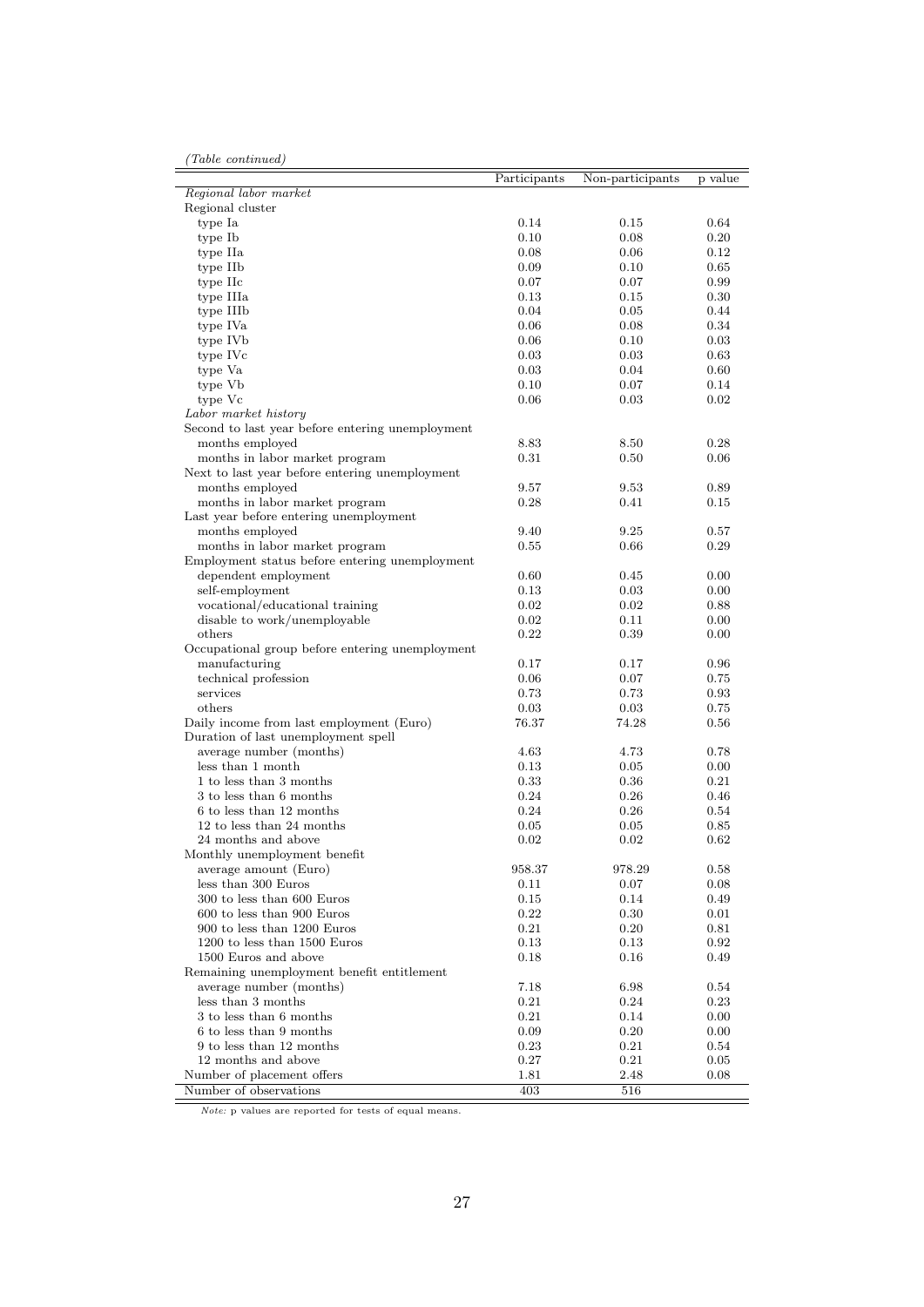|                                                                                            |                          |                          | Specification            |                          |                          |
|--------------------------------------------------------------------------------------------|--------------------------|--------------------------|--------------------------|--------------------------|--------------------------|
|                                                                                            | Base                     | (2)                      | (3)                      | (4)                      | Full                     |
| Personality traits                                                                         |                          |                          |                          |                          |                          |
| Big five                                                                                   |                          |                          |                          |                          |                          |
| conscientiousness (standardized)                                                           |                          | $-.018$                  |                          |                          | $-.104*$                 |
| extraversion (standardized)                                                                |                          | $0.12***$                |                          |                          | 0.092                    |
| agreeableness (standardized)                                                               |                          | $-.007$                  |                          |                          | $-.038$                  |
| neuroticism (standardized)                                                                 |                          | $-.082$                  |                          |                          | 0.018                    |
| openness (standardized)                                                                    |                          | $0.116**$                |                          |                          | $0.139**$                |
| Locus of control                                                                           |                          |                          |                          |                          |                          |
| internal (standardized)                                                                    |                          |                          | $0.162***$<br>$-.187***$ |                          | $0.176***$               |
| external (standardized)<br>Readiness to take risk $\geq 7$                                 |                          |                          |                          | $0.192*$                 | $-.193***$<br>0.073      |
| Impulsiveness (standardized)                                                               |                          |                          |                          | $-.040$                  | $-.094*$                 |
| Patience (standardized)                                                                    |                          |                          |                          | 0.019                    | 0.012                    |
| $Socio$ -demographics                                                                      |                          |                          |                          |                          |                          |
| Age (ref.: younger than 25 years)                                                          |                          |                          |                          |                          |                          |
| 25 to less than 35 years                                                                   | 0.208                    | 0.286                    | 0.177                    | 0.25                     | 0.273                    |
| 35 to less than 45 years                                                                   | 0.141                    | 0.217                    | 0.147                    | 0.173                    | 0.226                    |
| 45 to less than 56 years                                                                   | 0.282                    | 0.333                    | 0.281                    | 0.33                     | 0.344                    |
| 56 years and older                                                                         | 0.167                    | 0.224                    | 0.238                    | 0.213                    | 0.284                    |
| Male                                                                                       | $-.004$                  | $-.007$                  | $-.045$                  | $-.036$                  | $-.070$                  |
| East Germany                                                                               | $-.524**$                | $-.530**$                | $-.585***$               | $-.518**$                | $-.608***$               |
| German citizen                                                                             | 0.349                    | 0.396                    | 0.232                    | 0.36                     | 0.287                    |
| Health restrictions affecting job placement                                                | $-.473**$                | $-.439**$                | $-.451***$               | $-.463**$                | $-.443**$                |
| Married                                                                                    | $-.241***$               | $-.242**$                | $-.247***$               | $-.238***$               | $-.252**$                |
| Number of children (ref.: no children)                                                     |                          |                          |                          |                          |                          |
| one child                                                                                  | $0.467***$               | $0.497***$<br>$0.489***$ | $0.478***$               | $0.466***$               | $0.523***$               |
| two children and above                                                                     | $0.465***$<br>$-.447***$ | $-.444***$               | $0.475***$               | $0.471***$<br>$-.436***$ | $0.504***$<br>$-.451***$ |
| Children under 10 present<br>Single parent                                                 | $-.279$                  | $-.262$                  | $-.418**$<br>$-.293$     | $-.269$                  | $-.256$                  |
| Qualification                                                                              |                          |                          |                          |                          |                          |
| Highest schooling certificate (ref.: other/no certificate)                                 |                          |                          |                          |                          |                          |
| lower secondary school                                                                     | 0.731                    | 0.821                    | 0.582                    | 0.717                    | 0.638                    |
| middle secondary school                                                                    | 0.768                    | 0.846                    | 0.625                    | 0.782                    | 0.676                    |
| upper secondary school                                                                     | 0.48                     | 0.547                    | 0.369                    | 0.5                      | 0.403                    |
| Professional education (ref.: other/no training)                                           |                          |                          |                          |                          |                          |
| vocational training                                                                        | 0.202                    | 0.213                    | 0.254                    | 0.193                    | 0.225                    |
| professional/vocational academy                                                            | 0.18                     | 0.206                    | 0.243                    | 0.17                     | 0.248                    |
| technical college/university degree                                                        | 0.21                     | 0.233                    | 0.293                    | 0.19                     | 0.258                    |
| Professional qualification (ref.: unskilled workers)                                       |                          |                          |                          |                          |                          |
| skilled workers                                                                            | $-.080$                  | $-.084$                  | $-.046$                  | $-.098$                  | $-.069$                  |
| skilled workers with technical college education                                           | 0.189                    | 0.119                    | 0.141                    | 0.177                    | 0.043                    |
| top management                                                                             | $-.462***$               | $-.462***$               | $-.443**$                | $-.473***$               | $-.461***$               |
| Cognitive abilities                                                                        | 0.015                    | $-.003$                  | $-.003$                  | 0.017                    | $-.010$                  |
| Remembering (number of correct words out of 10)<br>Calculating capacity I (correct answer) | 0.034                    | 0.058                    | 0.004                    | 0.042                    | 0.024                    |
| Calculating capacity II (correct answer)                                                   | 0.134                    | 0.176                    | 0.141                    | 0.134                    | 0.173                    |
| Intergenerational information                                                              |                          |                          |                          |                          |                          |
| One or both parents born abroad                                                            | $-.035$                  | $-.020$                  | $-.024$                  | $-.038$                  | $-.026$                  |
| Father and/or mother is/was self-employed                                                  | 0.093                    | 0.093                    | 0.091                    | 0.106                    | 0.111                    |
| Father employed when respondent 15 years old                                               | 0.177                    | 0.147                    | 0.132                    | 0.158                    | 0.116                    |
| Highest schooling certificate of father (ref.: other/no certificate)                       |                          |                          |                          |                          |                          |
| lower secondary school                                                                     | $0.311**$                | $0.336**$                | $0.325***$               | $0.305**$                | $0.364***$               |
| middle secondary school                                                                    | 0.045                    | 0.059                    | 0.053                    | 0.049                    | 0.095                    |
| upper secondary school                                                                     | $0.279*$                 | $0.293*$                 | $0.309*$                 | $0.285*$                 | $0.31*$                  |
| Regional labor market                                                                      |                          |                          |                          |                          |                          |
| Regional cluster (ref.: type Ia)                                                           |                          |                          |                          |                          |                          |
| type Ib                                                                                    | 0.009                    | 0.128                    | 0.008                    | 0.004                    | 0.075                    |
| type IIa                                                                                   | 0.283                    | 0.306                    | 0.266                    | 0.269                    | 0.283                    |
| type IIb                                                                                   | 0.259                    | 0.307                    | 0.33                     | 0.228                    | 0.359                    |
| type IIc                                                                                   | $-.070$                  | 0.005                    | $-.018$                  | $-.063$                  | 0.009                    |
| type IIIa                                                                                  | $-.178$                  | $-.135$                  | $-.129$                  | $-.174$                  | $-.094$                  |
| type IIIb<br>type IVa                                                                      | $-.029$<br>$-.116$       | 0.044<br>$-.093$         | 0.054<br>$-.134$         | $-.027$<br>$-.153$       | 0.075<br>$-.091$         |
| type IVb                                                                                   | $-.418**$                | $-.384*$                 | $-.437**$                | $-.433**$                | $-.405*$                 |
| type IVc                                                                                   | 0.174                    | 0.25                     | 0.228                    | 0.159                    | 0.277                    |
| type Va                                                                                    | 0.205                    | 0.294                    | 0.275                    | $0.2\,$                  | 0.337                    |
| type Vb                                                                                    | $0.703**$                | $0.757***$               | $0.711**$                | $0.707**$                | $0.786***$               |
| type Vc                                                                                    | $0.86^{\ast\ast}$        | $0.925***$               | $0.841**$                | $0.842**$                | $0.917***$               |

(Table continued on next page)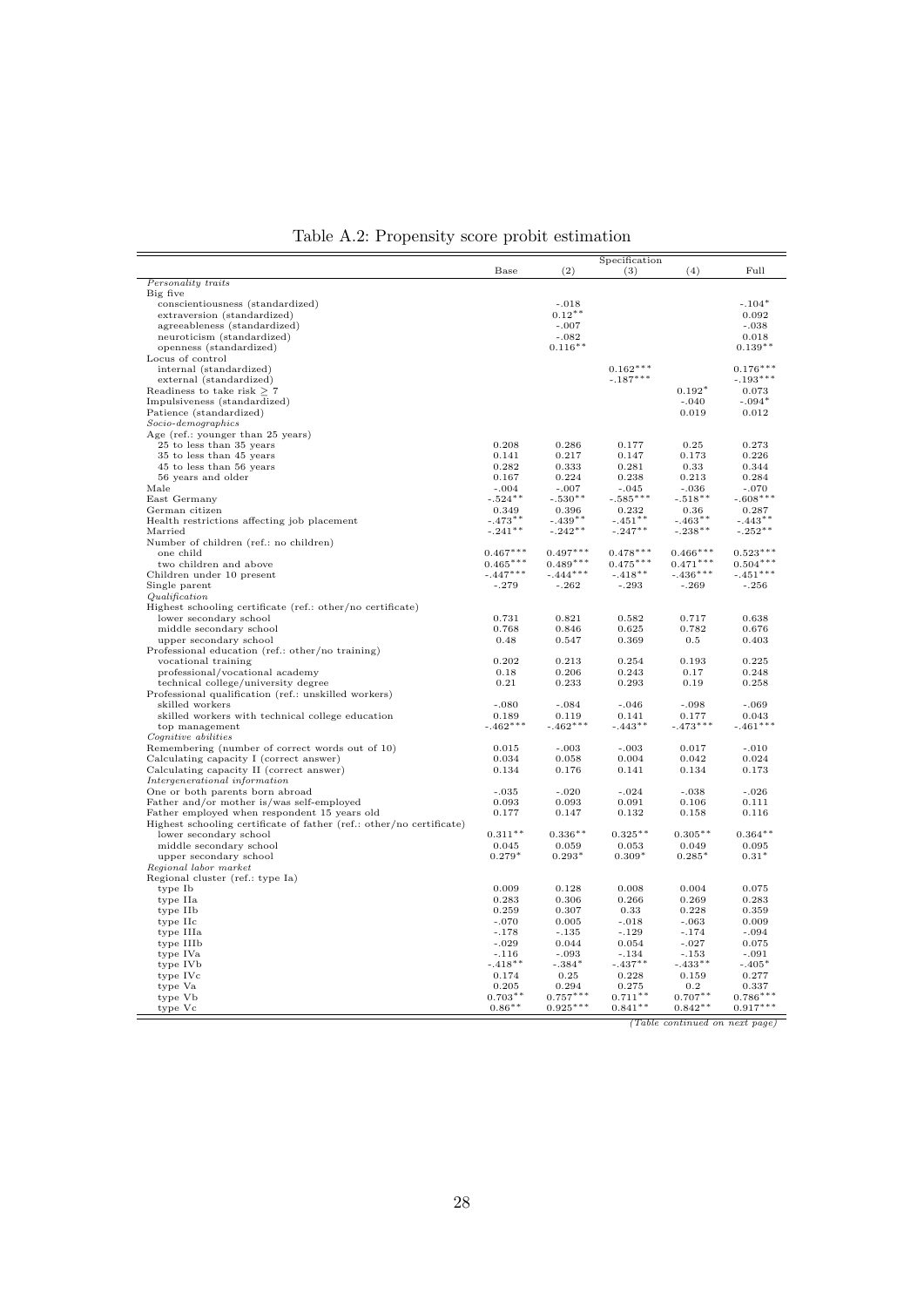#### (Table continued)

|                                                                       |            |            | Specification |            |            |
|-----------------------------------------------------------------------|------------|------------|---------------|------------|------------|
|                                                                       | Base       | (2)        | (3)           | (4)        | Full       |
| Labor market history                                                  |            |            |               |            |            |
| Second to last year before entering unemployment                      |            |            |               |            |            |
| months employed                                                       | 0.01       | 0.013      | 0.007         | 0.01       | 0.009      |
| months in labor market program                                        | $-.022$    | $-.013$    | $-.020$       | $-.021$    | $-.009$    |
| Next to last year before entering unemployment                        |            |            |               |            |            |
| months employed                                                       | $-.014$    | $-.011$    | $-.008$       | $-.012$    | $-.006$    |
| months in labor market program                                        | $-.040$    | $-.039$    | $-.031$       | $-.039$    | $-.034$    |
| Last year before entering unemployment                                |            |            |               |            |            |
| months employed                                                       | $-.005$    | $-.004$    | $-.009$       | $-.005$    | $-.008$    |
| months in labor market program                                        | 0.01       | 0.014      | 0.002         | 0.012      | 0.006      |
| Employment status before entering unemployment (ref.: other status)   |            |            |               |            |            |
| dependent employment                                                  | $0.619***$ | $0.61***$  | $0.589***$    | $0.619***$ | $0.595***$ |
| self-employment                                                       | $1.539***$ | $1.506***$ | $1.540***$    | $1.522***$ | $1.505***$ |
| vocational/educational training                                       | $0.562*$   | $0.601*$   | $0.529*$      | $0.56*$    | $0.561*$   |
| disable to work/unemployable                                          | $-.475***$ | $-.421*$   | $-.468**$     | $-.468**$  | $-.452*$   |
| Occupational group before entering unemployment (ref.: other group)   |            |            |               |            |            |
| manufacturing                                                         | 0.081      | 0.141      | 0.026         | 0.077      | 0.078      |
| technical profession                                                  | 0.068      | 0.145      | 0.016         | 0.058      | 0.074      |
| services                                                              | 0.122      | 0.147      | 0.05          | 0.104      | 0.078      |
| Daily income from last employment (Euro)                              | $-.003**$  | $-.003**$  | $-.003**$     | $-.003**$  | $-.003**$  |
| Duration of last unemployment spell (ref.: less than 1 month)         |            |            |               |            |            |
| 1 to less than 3 months                                               | $-.549***$ | $-.537**$  | $-.588***$    | $-.531**$  | $-.605***$ |
| 3 to less than 6 months                                               | $-.258$    | $-.252$    | $-.282$       | $-.240$    | $-.297$    |
| 6 to less than 12 months                                              | $-.329$    | $-.340$    | $-.377*$      | $-.315$    | $-.398*$   |
| 12 to less than 24 months                                             | $-.238$    | $-.252$    | $-.256$       | $-.221$    | $-.290$    |
| 24 months and above                                                   | $-.230$    | $-.264$    | $-.278$       | $-.247$    | $-.368$    |
| Monthly unemployment benefit (ref.: less than 300 Euros)              |            |            |               |            |            |
| 300 to less than 600 Euros                                            | $-.020$    | $-.062$    | $-.044$       | $-.029$    | $-.044$    |
| 600 to less than 900 Euros                                            | $-.271$    | $-.291$    | $-.273$       | $-.283$    | $-.263$    |
| 900 to less than 1200 Euros                                           | $-.016$    | $-.036$    | $-.059$       | $-.010$    | $-.034$    |
| 1200 to less than 1500 Euros                                          | $-.085$    | $-.106$    | $-.136$       | $-.091$    | $-.093$    |
| 1500 Euros and above                                                  | 0.139      | 0.08       | 0.067         | 0.128      | 0.103      |
| Remaining unemployment benefit entitlement (ref.: less than 3 months) |            |            |               |            |            |
| 3 to less than 6 months                                               | $0.392**$  | $0.375***$ | $0.454***$    | $0.381**$  | $0.428**$  |
| 6 to less than 9 months                                               | $-.499***$ | $-.524***$ | $-.474***$    | $-.490***$ | $-.482***$ |
| 9 to less than 12 months                                              | 0.163      | 0.175      | 0.155         | 0.171      | 0.176      |
| 12 months and above                                                   | $-.012$    | $-.023$    | $-.045$       | 0.0002     | $-.049$    |
| Number of placement offers                                            | $-.021**$  | $-.021***$ | $-.022**$     | $-.021***$ | $-.022**$  |
| Const.                                                                | $-1.624*$  | $-1.858*$  | $-1.132$      | $-1.745*$  | $-1.380$   |
| Number of observations                                                | 919        | 919        | 919           | 919        | 919        |
| log-Likelihood                                                        | $-518.88$  | $-510.987$ | $-505.183$    | $-516.796$ | $-497.551$ |
| Hitrate                                                               | 71.164     | 71.817     | 73.123        | 70.511     | 72.688     |
| McFadden's Pseudo- $R^2$                                              | 0.176      | 0.189      | 0.198         | 0.180      | 0.210      |
|                                                                       |            |            |               |            |            |

*Note:* Reported are probit coefficients. \*\*\*  $p<0.01/$ \*\*  $p<0.05/$ \*  $p<0.10$  significance level. All personality traits with the exception<br>of readiness to take risk are initially measured on a scale from 1 to 7 where hig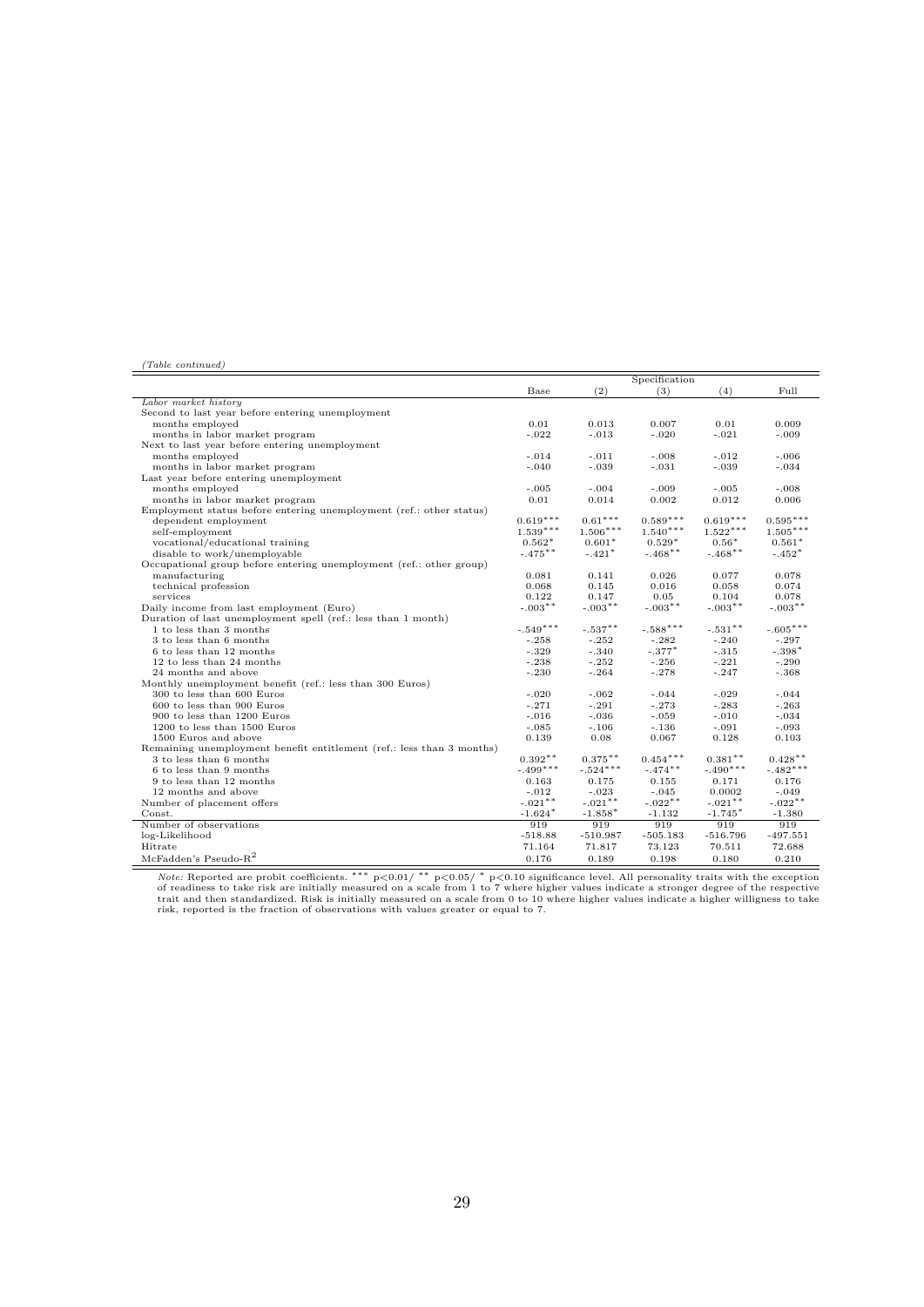|  |  |  | Table A.3: Probit estimation |
|--|--|--|------------------------------|
|--|--|--|------------------------------|

(Table continued on next page)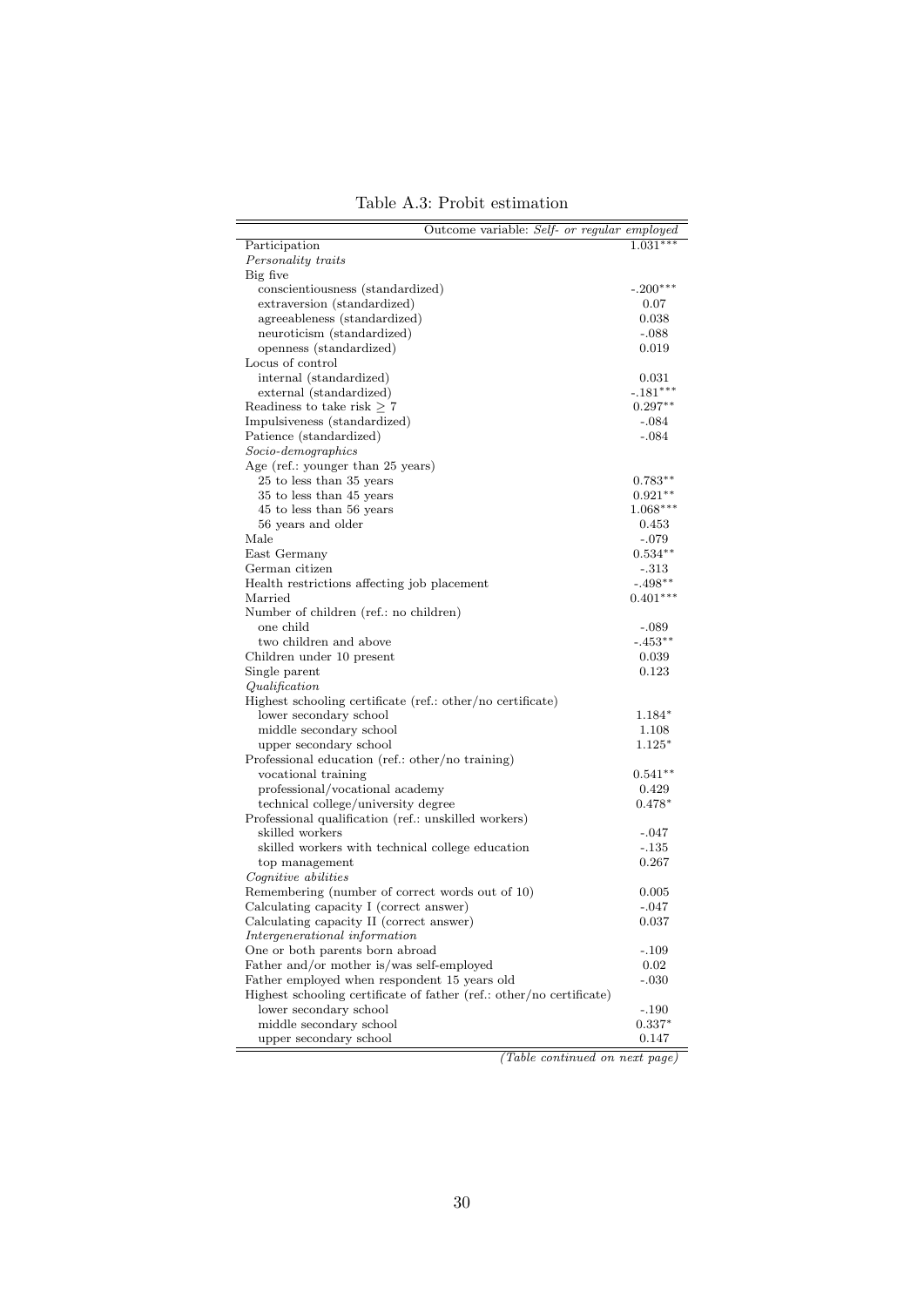| Outcome variable: Self- or regular employed                           |                   |
|-----------------------------------------------------------------------|-------------------|
| Regional labor market                                                 |                   |
| Regional cluster (ref.: type Ia)                                      |                   |
| type Ib                                                               | 0.141             |
| type IIa                                                              | 0.285             |
| type IIb                                                              | $-.180$           |
| type IIc                                                              | $-.078$           |
| type IIIa                                                             | 0.068             |
| type IIIb                                                             | $-.349$           |
| type IVa                                                              | $-166$            |
| type IVb                                                              | 0.16              |
| type IVc                                                              | $-.343$           |
| type Va                                                               | $-.105$           |
| type Vb                                                               | $-342$            |
| type Vc                                                               | $-.246$           |
| Labor market history                                                  |                   |
| Second to last year before entering unemployment                      |                   |
| months employed                                                       | $0.048***$        |
| months in labor market program                                        | 0.015             |
| Next to last year before entering unemployment                        |                   |
| months employed                                                       | $-.018$           |
| months in labor market program                                        | 0.031             |
| Last year before entering unemployment                                |                   |
| months employed                                                       | 0.007             |
| months in labor market program                                        | 0.034             |
| Employment status before entering unemployment (ref.: other status)   |                   |
| dependent employment                                                  | $0.411***$        |
| self-employment                                                       | $-.363$           |
| vocational/educational training                                       | $-.279$           |
| disable to work/unemployable                                          | $-.285$           |
| Occupational group before entering unemployment (ref.: other group)   |                   |
| manufacturing                                                         | 0.004             |
| technical profession                                                  | 0.478             |
| services                                                              | 0.074             |
| Daily income from last employment (Euro)                              | $-.0003$          |
| Duration of last unemployment spell (ref.: less than 1 month)         |                   |
| 1 to less than 3 months                                               | $-.056$           |
| 3 to less than 6 months                                               | 0.123             |
| 6 to less than 12 months                                              | $-.295$           |
| 12 to less than 24 months                                             | $-.398$           |
| 24 months and above                                                   | $-.276$           |
| Monthly unemployment benefit (ref.: less than 300 Euros)              |                   |
| 300 to less than 600 Euros                                            | $-.484*$          |
| 600 to less than 900 Euros                                            | $-.410$           |
| 900 to less than 1200 Euros                                           | 0.011             |
| 1200 to less than 1500 Euros                                          | $-.231$           |
| 1500 Euros and above                                                  | $-.160$           |
| Remaining unemployment benefit entitlement (ref.: less than 3 months) |                   |
| 3 to less than 6 months                                               | $0.506**$         |
| 6 to less than 9 months                                               | $0.72***$         |
| 9 to less than 12 months                                              | $0.584***$        |
| 12 months and above                                                   | 0.345             |
| Number of placement offers                                            | $-.005$           |
| Const.<br>Number of observations                                      | $-2.475**$        |
| log-Likelihood                                                        | 919<br>$-343.204$ |
| $Pseudo-R2$                                                           | $_{0.318}$        |
|                                                                       |                   |

L

*Note:* Reported are probit coefficients. \*\*\*  $p<0.01/$ \*\*  $p<0.05/$ \*  $p<0.10$  significance level. All personality traits with the exception of readiness to take risk are initially measured on a scale from 1 to 7 where hig